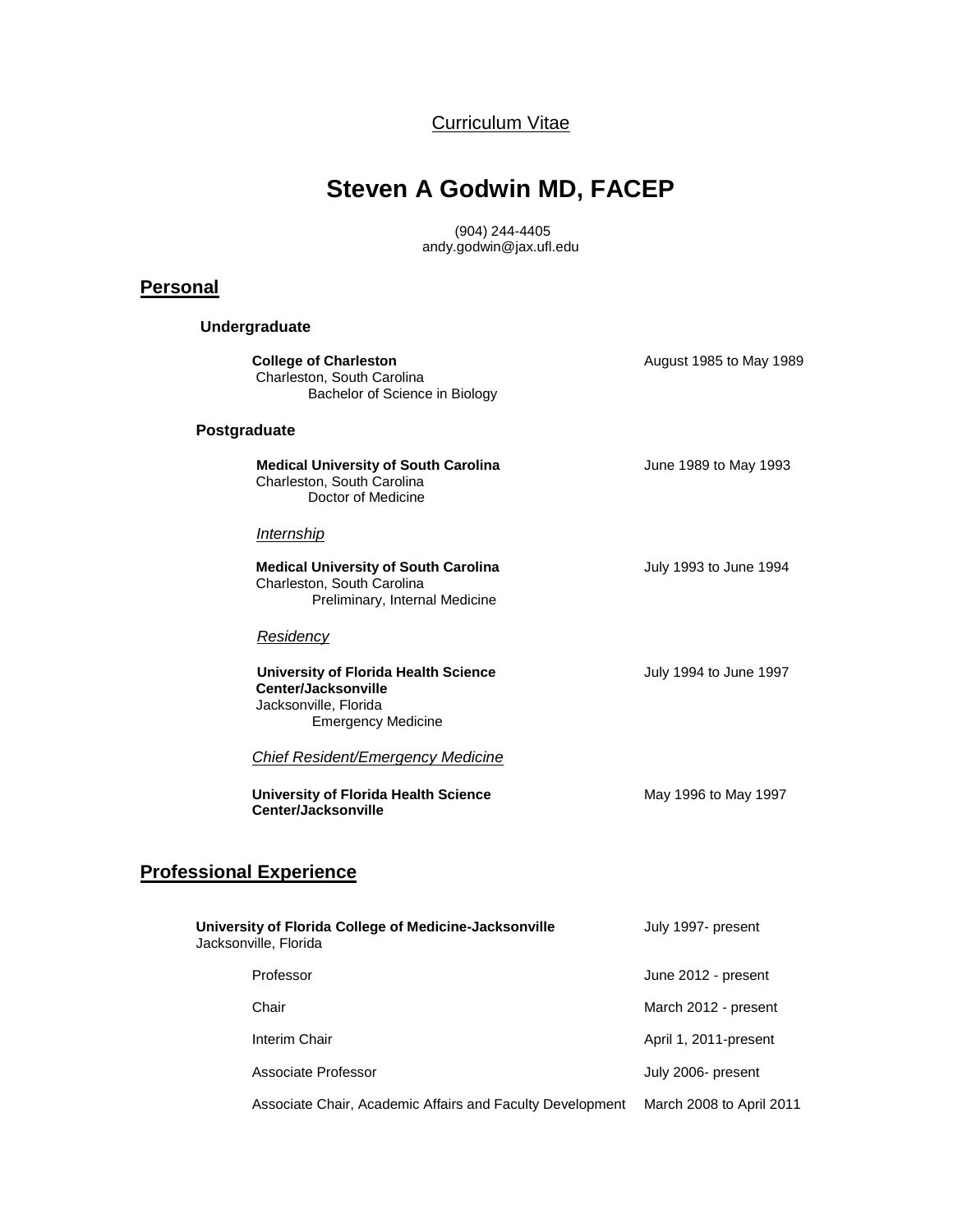| Chief of Service<br>Department of Emergency Medicine                                                                                                                                                                                                                                    |                                |
|-----------------------------------------------------------------------------------------------------------------------------------------------------------------------------------------------------------------------------------------------------------------------------------------|--------------------------------|
| Assistant Dean, Simulation Education<br>University of Florida COM-Jacksonville                                                                                                                                                                                                          | October 2007 to present        |
| Director of Medical Education<br>Department of Emergency Medicine                                                                                                                                                                                                                       | July 2000 to 2008              |
| <b>Residency Director</b><br>Department of Emergency Medicine                                                                                                                                                                                                                           | July 1999 to October 2008      |
| Center for Simulation Education and Safety Research<br>(CSESaR)<br><b>Medical Director</b><br>University of Florida COM-Jacksonville                                                                                                                                                    | January 2006- present          |
| Simulation Center Director of Medical Education<br>Department of Emergency Medicine                                                                                                                                                                                                     | January 2001-Dec. 2005         |
| University of Florida Health Science Center-Jacksonville<br>Jacksonville, Florida<br>Clinical Instructor (July 1997- October 1999)<br>Assistant Professor (November 1999- June 2006)<br>Division of Emergency Medicine<br>Assistant Residency Director and<br><b>Clerkship Director</b> | July 1997 to July 2000         |
| <b>Wayne Memorial Hospital</b><br>Jesup, Georgia<br><b>Emergency Medicine Physician</b>                                                                                                                                                                                                 | September 1996 to January 2001 |
| <b>Clinch Memorial Hospital</b><br>Homerville, Georgia<br><b>Emergency Medicine Physician</b>                                                                                                                                                                                           | July 1996 to January 2001      |
| Wolfson Children's Hospital/Baptist Health<br><b>System</b><br>Jacksonville, Florida                                                                                                                                                                                                    | February 1996 to June 1996     |

# **Professional Activities**

# **Educational Conferences/Courses Directorships**

| <b>Clinical Decisions in Emergency Medicine Course</b>   | June 19-21, 2013 |
|----------------------------------------------------------|------------------|
| Co-Chairman                                              |                  |
| 3-Day Multi-Institutional Conference with: Mount Sinai,  |                  |
| George Washington University, Mayo Clinic,               |                  |
| Brigham & Women's Hospital, The Foundation for Education |                  |
| And Research in Neurologic and University of Florida     |                  |
| Ponte Vedra, FL                                          |                  |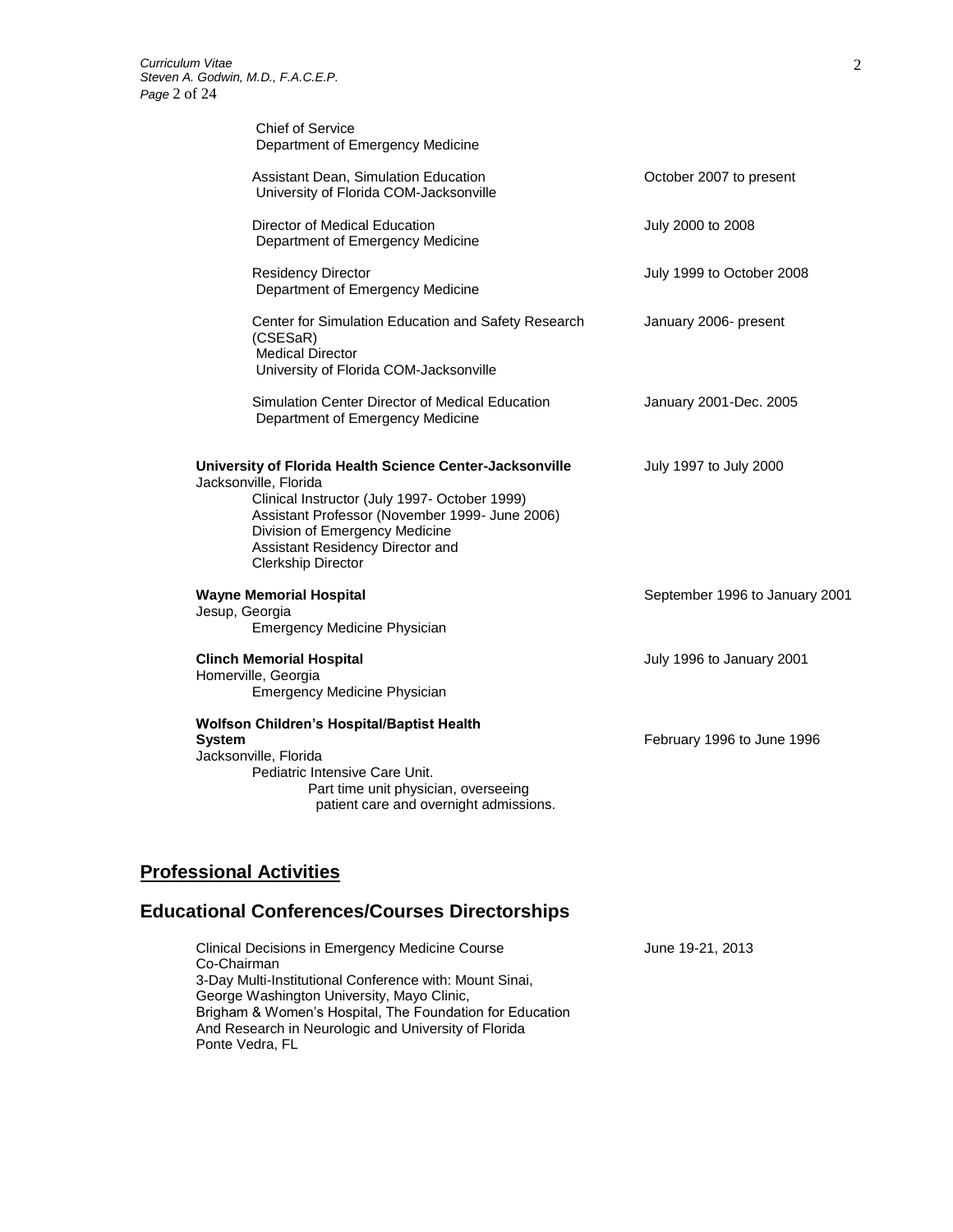| Clinical Decisions in Emergency Medicine Course<br>LLSA-Review 2013<br><b>ACEP Clinical Policies Review</b><br>Ponte Vedra, FL                                                                                                                                                                                        | June 19-21, 2013          |
|-----------------------------------------------------------------------------------------------------------------------------------------------------------------------------------------------------------------------------------------------------------------------------------------------------------------------|---------------------------|
| Clinical Decisions in Emergency Medicine Course<br>Co-Chairman<br>3-Day Multi-Institutional Conference with: Mount Sinai,<br>George Washington University, Mayo Clinic,<br>Brigham & Women's Hospital, The Foundation for Education<br>and Research in Neurologic and University of Florida<br>Ponte Vedra, FL        | June 20-23, 2012          |
| <b>Clinical Decisions in Emergency Medicine Course</b><br>LLSA-Review 2012<br><b>ACEP Clinical Policies Review</b><br>Ponte Vedra, FL                                                                                                                                                                                 | June 20-23, 2012          |
| <b>Critical Points Course</b><br>Co-Director Early-Impact Critical Care<br>Las Vegas, NV                                                                                                                                                                                                                              | May 1-3, 2012             |
| <b>Critical Points Course</b><br>Co-Director Early-Impact Critical Care<br>Las Vegas, NV                                                                                                                                                                                                                              | December 1-4, 2011        |
| <b>Critical Points</b><br>Co-Director -NACS Resuscitation Course<br>Legacy Meridian Park Hospital<br>Portland, Oregon                                                                                                                                                                                                 | October 17-19, 2011       |
| <b>Clinical Decisions in Emergency Medicine Course</b><br>Co-Chairman<br>3-Day Multi-Institutional Conference with: Mount Sinai,<br>George Washington University, Mayo Clinic,<br>Brigham & Women's Hospital, The Foundation for Education<br>and Research in Neurologic and University of Florida<br>Ponte Vedra, FL | June 21-24, 2011          |
| Clinical Decisions in Emergency Medicine Course<br>LLSA-Review 2011<br><b>ACEP Clinical Policies Review</b><br>Ponte Vedra, FL                                                                                                                                                                                        | June 21-24, 2011          |
| <b>Critical Points Course</b><br><b>Early-Impact Critical Care</b><br>Las Vegas, NV                                                                                                                                                                                                                                   | March 17 - March 20, 2011 |
| <b>Critical Points Course</b><br><b>Early-Impact Critical Care</b><br>Las Vegas, NV                                                                                                                                                                                                                                   | December 2-5, 2010        |
| Advanced Airway Management Course (Annually)<br>Director<br>University of Florida Health Science Center - Jacksonville                                                                                                                                                                                                | August 2000 - August 2010 |
| Clinical Decisions in Emergency Medicine Course<br>Co-Chairman<br>3-Day Multi-Institutional Conference with: Mount Sinai,                                                                                                                                                                                             | June 24-26, 2010          |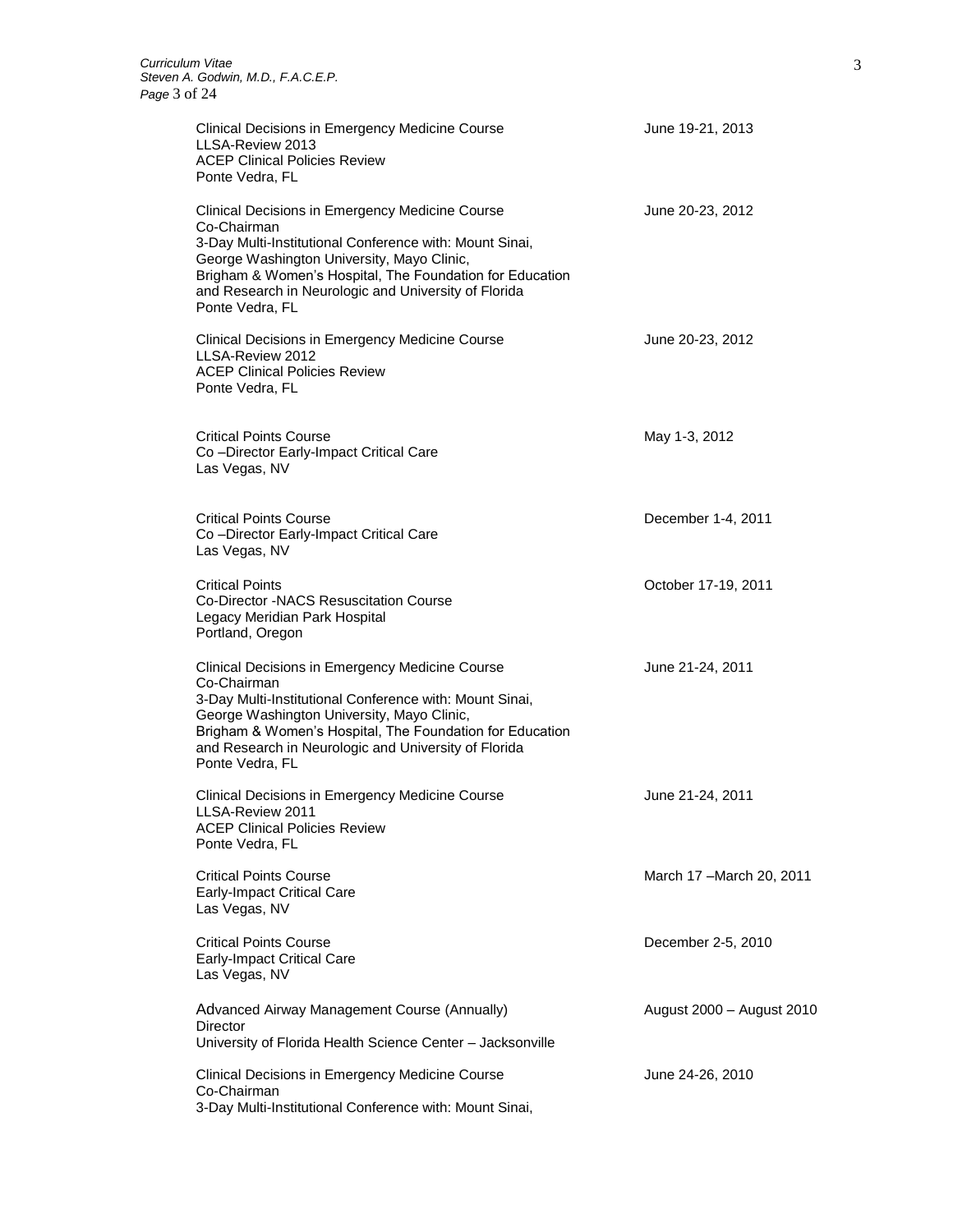| George Washington University, Mayo Clinic,<br>Brigham & Women's Hospital, The Foundation for Education<br>and Research in Neurologic and University of Florida<br>Ponte Vedra, FL                                                                                                                              |                    |
|----------------------------------------------------------------------------------------------------------------------------------------------------------------------------------------------------------------------------------------------------------------------------------------------------------------|--------------------|
| Clinical Decisions in Emergency Medicine Course<br>LLSA-Review 2010<br><b>ACEP Clinical Policies Review</b><br>Ponte Vedra, FL                                                                                                                                                                                 | June 24-26, 2010   |
| <b>Critical Points Course</b><br><b>Early-Impact Critical Care</b><br>Atlanta, GA                                                                                                                                                                                                                              | May 14-16, 2010    |
| <b>Critical Points</b><br>Leadership Retreat<br>New Orleans, LA                                                                                                                                                                                                                                                | March 5-6, 2010    |
| Critical Points Course 1 <sup>st</sup><br><b>Early-Impact Critical Care</b><br>Las Vegas, NV                                                                                                                                                                                                                   | December 4-6, 2009 |
| Clinical Decisions in Emergency Medicine Course<br>Co-Chairman<br>3-Day Multi-Institutional Conference with: Mount Sinai,<br>George Washington University, Mayo Clinic,<br>Brigham & Women's Hospital, The Foundation for Education<br>and Research in Neurologic and University of Florida<br>Ponte Vedra, FL | June 25-27, 2009   |
| Clinical Decisions in Emergency Medicine Course<br>LLSA-Review 2009<br><b>ACEP Clinical Policies Review</b><br>Ponte Vedra, FL                                                                                                                                                                                 | June 25-27, 2009   |
| Clinical Decisions in Emergency Medicine Course<br>Co-Chairman<br>3-Day Multi-Institutional Conference with: Mount Sinai,<br>George Washington University, Mayo Clinic,<br>Brigham & Women's Hospital, The Foundation for Education<br>and Research in Neurologic and University of Florida<br>Ponte Vedra, FL | June 26-28, 2008   |
| Clinical Decisions in Emergency Medicine Course<br>LLSA-Review 2008<br><b>ACEP Clinical Policies Review</b><br>Ponte Vedra, FL                                                                                                                                                                                 | June 26-28, 2008   |
| Clinical Decisions in Emergency Medicine Course<br>Co-Chairman<br>3-Day Multi-Institutional Conference with: Mount Sinai,<br>George Washington University, Mayo Clinic,<br>Brigham & Women's Hospital, The Foundation for Education<br>and Research in Neurologic and University of Florida<br>Ponte Vedra, FL | June 21-23, 2007   |
| Clinical Decisions in Emergency Medicine Course<br>Co-Chairman<br>3-Day Multi-Institutional Conference with: Mount Sinai,<br>George Washington University, Mayo Clinic,                                                                                                                                        | June 15-17, 2006   |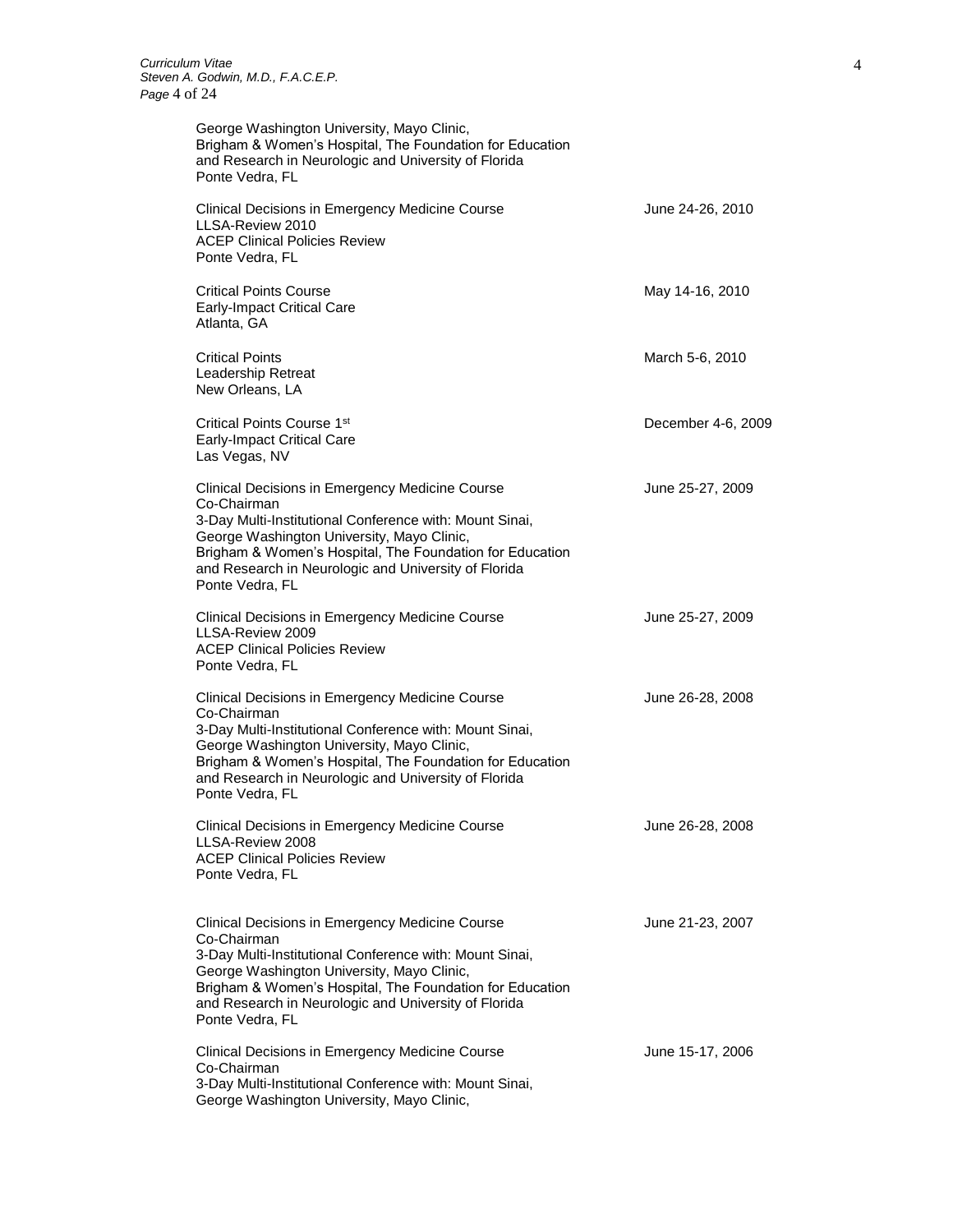Brigham & Women's Hospital, The Foundation for Education

and Research in Neurologic and University of Florida Ponte Vedra, FL Clinical Decisions in Emergency Medicine Course **June 16-18, 2005** Co-Chairman 3-Day Multi-Institutional Conference with: Mount Sinai, George Washington University, Mayo Clinic, Brigham & Women's Hospital, The Foundation for Education and Research in Neurologic and University of Florida Ponte Vedra, FL Southeastern Society of Academic Emergency Medicine March 18, 2004 Steering Committee Member Chapel Hill, NC Clinical Decisions In Emergency Medicine Course June 20, 2004 Co-Chairman 3-Day Multi-Institutional Conference with: Mount Sinai, George Washington University, Mayo Clinic, University of Illinois, Brigham & Women's Hospital, The Foundation for Education and Research in Neurologic and University of Florida Ponte Vedra, FL Clinical Decisions In Emergency Medicine Course **Figure 20, 2003** June 20, 2003 **Director** 3-Day Multi-Institutional Conference with: Mount Sinai, George Washington University, Mayo Clinic and University of Florida Ponte Vedra, FL Southeastern Society of Academic Emergency Medicine **April 11, 2003** Co-Director Atlantic Beach, FL Southeastern Society of Academic Emergency Medicine **April 12, 2002** Regional Meeting **Director** Atlantic Beach, FL Clinical Decisions In Emergency Medicine Course **Manual Strutter Manual Accord May 31**, 2002 **Director** 3-Day Multi-Institutional Conference with: Mount Sinai, George Washington University, Mayo Clinic and University of Florida Ponte Vedra, FL Advanced Pediatric Airway Course **August 22, 2002 Director** Symposium by the Sea Florida College of Emergency Physicians Annual Meeting Naples, Florida Advanced Emergency Airway Course **August 2000** August 2000 **Director** Symposium by the Sea Florida College of Emergency Physicians Annual Meeting Marco Island, Florida Introduction to Emergency Ultrasound Course **August 13, 1999 Director** Symposium by the Sea Florida College of Emergency Physicians Annual Meeting Palm Beach, Florida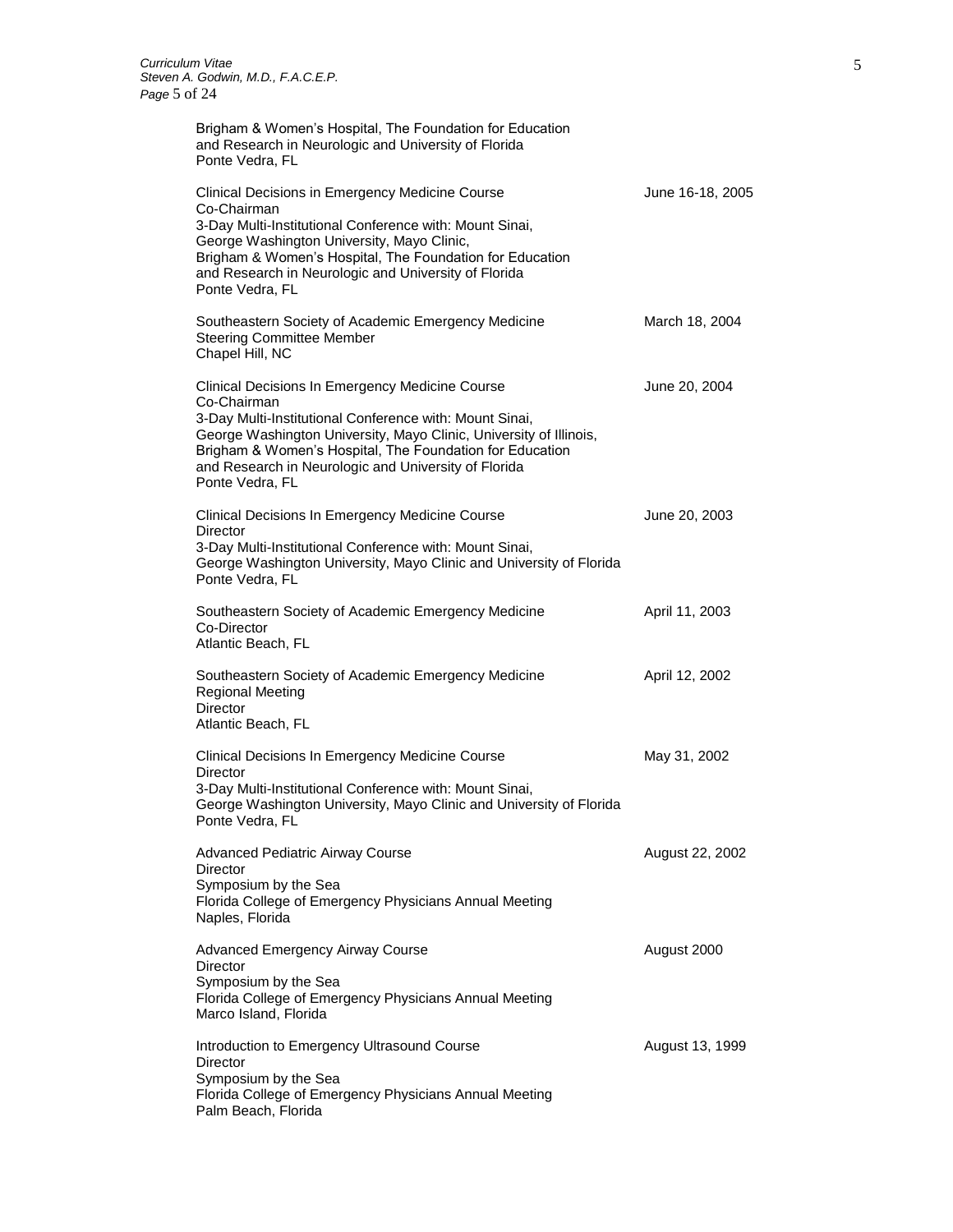Ultrasound Review Course **August 27, 1998** Co-Director Medical College of Georgia Augusta, Georgia

Ultrasound Course University of Florida Health Science Center/Jacksonville Director

May 15, 2005 August 19, 2004 March 22, 2004 November 11, 2002 April 13, 2002 November 5, 2001 April 11, 2001 May 15, 2000 April 6, 1999 March 11, 1998

March 20, 2006 May 21, 2003

Co- Director

# **International Conference Presentations**

| Symposia Medicus: Emergency Medicine Conference<br>Procedural Sedation from the Young to the Elderly<br>Ear Emergencies: 2012 Update<br>Management of Acute Headaches<br>Procedural Sedation: from the Young to the Elderly-Getting it Right!<br>Playa Del Carmen, Mexico | February 8-12, 2012       |
|---------------------------------------------------------------------------------------------------------------------------------------------------------------------------------------------------------------------------------------------------------------------------|---------------------------|
| <b>IMSH-International Meeting on Simulation in Healthcare</b><br>Moderator - Sim Wars<br>12 <sup>th</sup> Annual Meeting                                                                                                                                                  | January 29-Feb.1, 2012    |
| <b>AAEM Scientific Assembly Workshop</b><br>Simulation Course-Bringing Techniques and Equipment from the<br>Battlefield to Military and Civilian Emergency Medicine<br>Orlando, FL                                                                                        | February 29-March 2, 2011 |
| <b>IMSH-International Meeting on Simulation in Healthcare</b><br>Moderator – Sim Wars<br>11 <sup>th</sup> Annual Meeting                                                                                                                                                  | January 21-26, 2011       |
| Symposia Medicus: Emergency Medicine Conference<br>Procedural Sedation from the Young to the Elderly<br>Ear Emergencies: 2010 Update<br>Acute Headaches<br>The Latest Airway Devices: What Should Be in Your Rescue Toolbox<br>Cozumel, Mexico                            | February 10-13, 2010      |
| <b>IMSH-International Meeting on Simulation in Healthcare</b><br>Moderator<br>10 <sup>th</sup> Annual Meeting<br>Phoenix, AZ                                                                                                                                              | January 23-27, 2010       |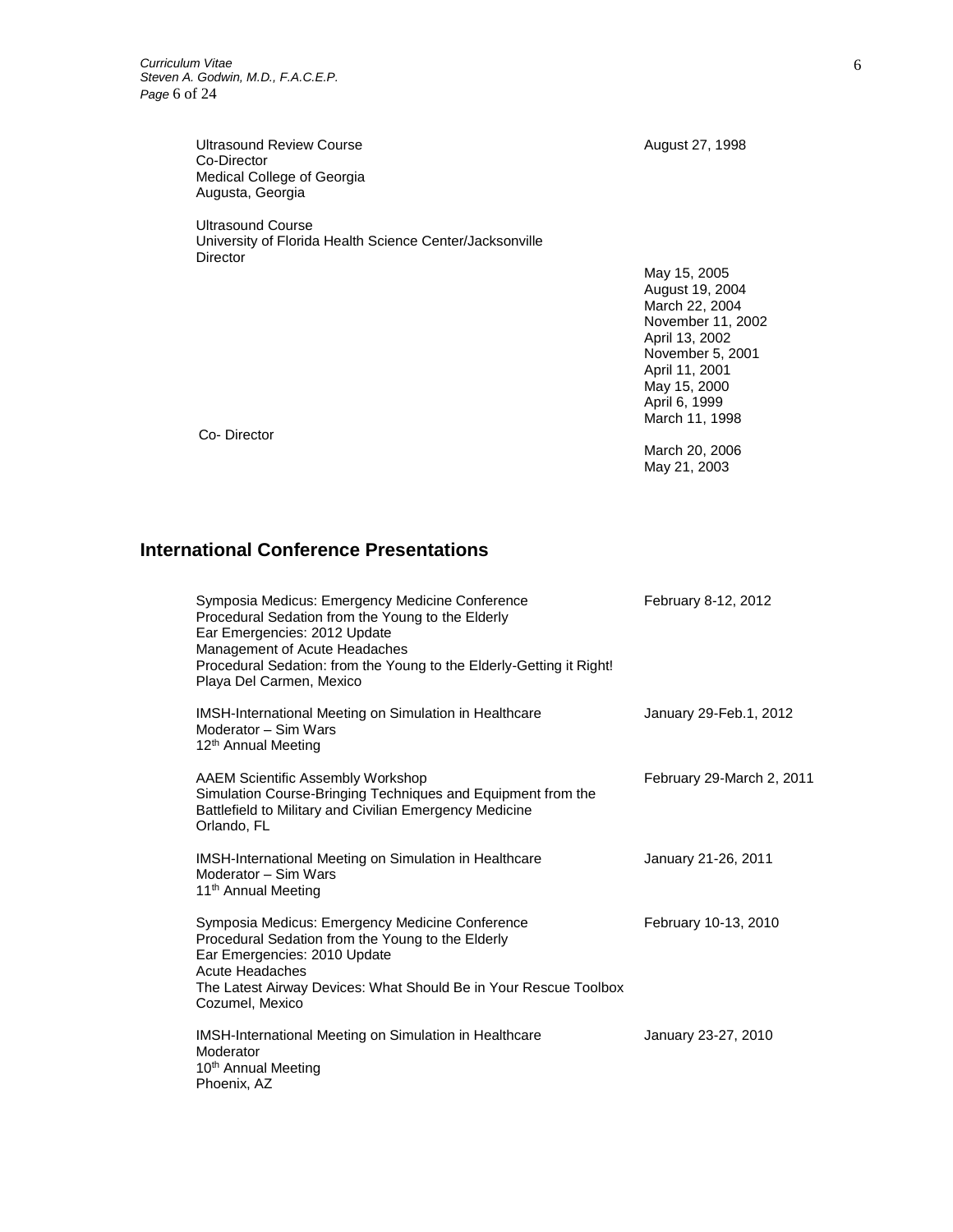| IMSH-International Meeting on Simulation in Healthcare<br>Moderator<br>9 <sup>th</sup> Annual Meeting<br>Orlando, FL                                                                                                                                                                                                                | January 10-14, 2009 |
|-------------------------------------------------------------------------------------------------------------------------------------------------------------------------------------------------------------------------------------------------------------------------------------------------------------------------------------|---------------------|
| V Congresso Nazionale SIMEU<br>The First SIMEU/ACEP Global Emergency Medicine<br>Congress<br>Torino, Italy<br>Enhanced Team Performance in Fully Simulated Environments                                                                                                                                                             | November 10, 2006   |
| <b>Emergency Airway Course</b><br>Edinburgh, Scotland                                                                                                                                                                                                                                                                               | July 7, 2003        |
| <b>Emergency Airway Course</b><br>London, England                                                                                                                                                                                                                                                                                   | July 10, 2003       |
| American College of Emergency Physicians<br>Practice Guidelines - A Pan American Symposium<br>Santiago, Chile<br>ED Management of Acute Headache<br>http://www.uic.edu/com/ferne/slides/chile1103/acute_headache.pps e<br>ED Management of Cervical Spine Trauma<br>http://www.uic.edu/com/ferne/slides/chile1103/spinal_trauma.pps | November 7, 2003    |
| <b>National Conference Presentations</b>                                                                                                                                                                                                                                                                                            |                     |
| <b>ACEP Scientific Assembly</b><br><b>EMRA Resident Sim Wars Competition</b><br>Co - Director SimWars<br>Seattle, WA                                                                                                                                                                                                                | October 14-17,2013  |
| <b>SAEM Simulation Consensus Conference</b><br>Panel Discussion: Team Training and Leadership<br>Simulation - Sim Wars, Co-Director<br>Chicago, IL                                                                                                                                                                                  | May 15-17, 2013     |
| ACEP-2013 SIM Training Course<br>Instructor<br>North Shore Center for Simulation and Innovation<br>Evanston, Illinois                                                                                                                                                                                                               | April17-19, 2013    |
| <b>AAMC-Annual Meeting</b><br><b>Co-Director Sim Wars</b><br>San Francisco, CA                                                                                                                                                                                                                                                      | November 2-3, 2012  |
| <b>ACEP Scientific Assembly</b>                                                                                                                                                                                                                                                                                                     | October 8-11, 2012  |

EMRA Resident Sim Wars Competition Co – Director SimWars Denver, CO

ACEP Scientific Assembly **Access 2012 October 8-11, 2012** Moderator Simulation Lab ABCs :Can You Manage These Critical Cases? Denver, CO

| AAOMS 94 <sup>th</sup> Annual Meeting, Scientific Sessions & Exhibition | September 11-12, 2012 |
|-------------------------------------------------------------------------|-----------------------|
| Moderator SimWars                                                       |                       |
| San Diego Convention Center                                             |                       |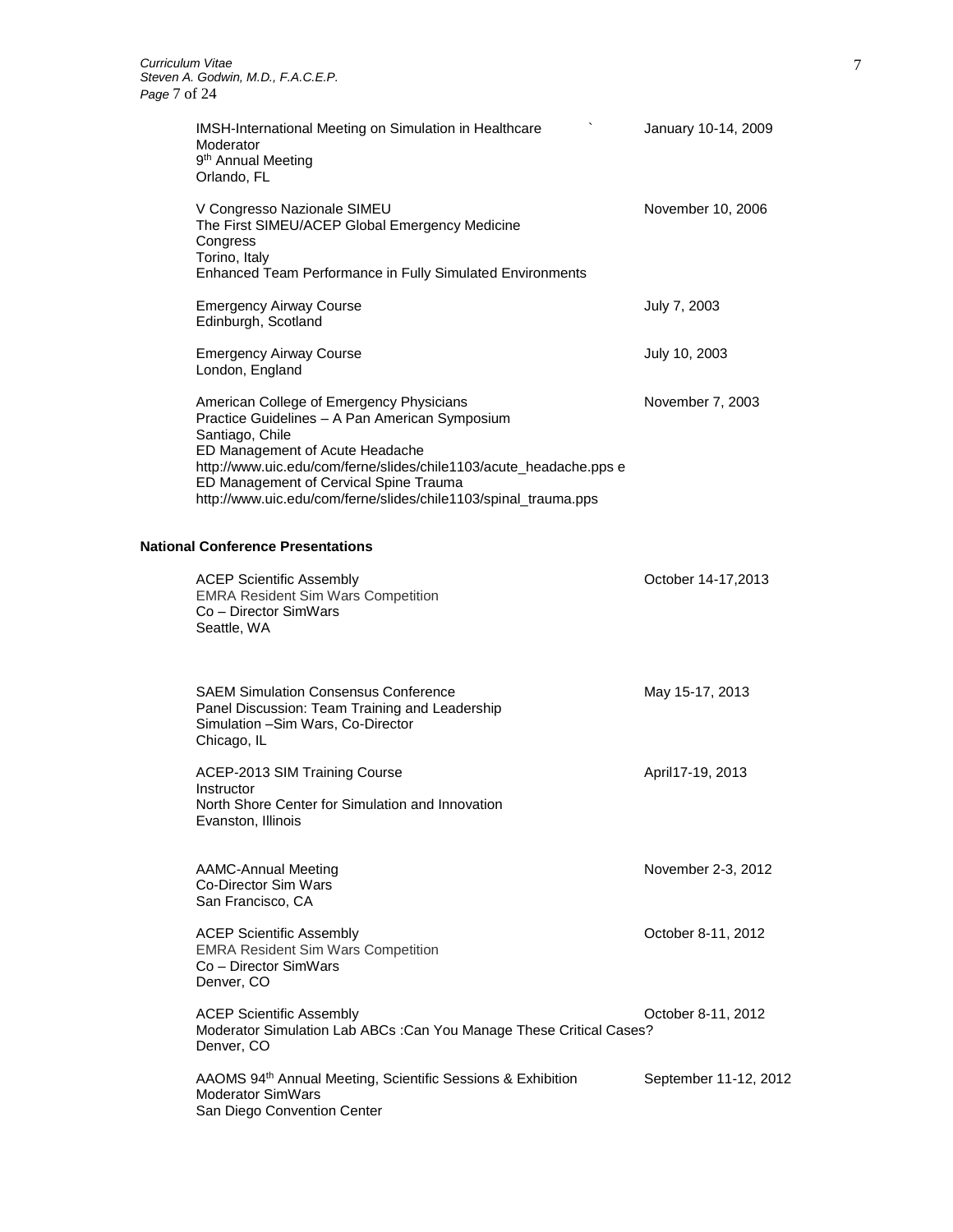## San Diego, CA

| <b>SAEM Simulation Consensus Conference</b><br>Panel Discussion: Team Training and Leadership<br>Simulation - Sim Wars, Co-Director<br>Chicago, IL                                                                                                         | May 9-12, 2012        |
|------------------------------------------------------------------------------------------------------------------------------------------------------------------------------------------------------------------------------------------------------------|-----------------------|
| 40th AAGL Global Congress on Minimally Invasive Gynecology<br>Co-Director SimWars<br>Hollywood, FL                                                                                                                                                         | November 8-9, 2011    |
| <b>ACEP Scientific Assembly</b><br>Co - Director SimWars<br>San Francisco, CA                                                                                                                                                                              | October 14-17, 2011   |
| <b>ACEP Scientific Assembly</b><br>Co-Director Simulation Lab Workshop<br>San Francisco, CA                                                                                                                                                                | October 14-17, 2011   |
| <b>SAEM Simulation Consensus Conference</b><br>Panel Discussion: Team Training and Leadership<br>Simulation - SimWars, Co-Director<br>Boston, MA                                                                                                           | June 2-4, 2011        |
| <b>ACEP Scientific Assembly</b><br>Co - Director SimWars<br>Las Vegas, NV                                                                                                                                                                                  | September 28-30, 2010 |
| <b>SAEM Simulation Consensus Conference</b><br>Panel Discussion: Team Training and Leadership<br>Simulation - Sim Wars, Co-Director<br>Phoenix, AZ                                                                                                         | June 3-5, 2010        |
| Symposia Medicus: Emergencies in Primary Care Conference<br>Ear Emergencies : 2009 Update<br>The Latest Airway Devices: What should be in Your Rescue Toolbox<br>Procedural Sedation: From the Young to the Elderly - Getting it Right.<br>Hilton Head, SC | November 18-21, 2009  |
| <b>ACEP Scientific Assembly</b><br>Tough Cases of Sedation and Analgesia In the Critically III<br>Procedural Sedation-The Nuts and Bolts<br>Boston, MA                                                                                                     | October 5-8, 2009     |
| <b>ACEP Scientific Assembly</b><br>Co - Director<br>FERNE/EMRA- SimWars<br>Boston, MA                                                                                                                                                                      | October 5-8, 2009     |
| SAEM<br>Airway Management<br>New Orleans, LA                                                                                                                                                                                                               | May 14, 2009          |
| <b>CORD Council of Emergency Medicine Residency Directors</b><br>Academic Assembly<br>Las Vegas, NV                                                                                                                                                        | March 6, 2009         |
| <b>CORD Council of Emergency Medicine Residency Directors</b><br>Co-Director                                                                                                                                                                               | March 6, 2009         |
|                                                                                                                                                                                                                                                            |                       |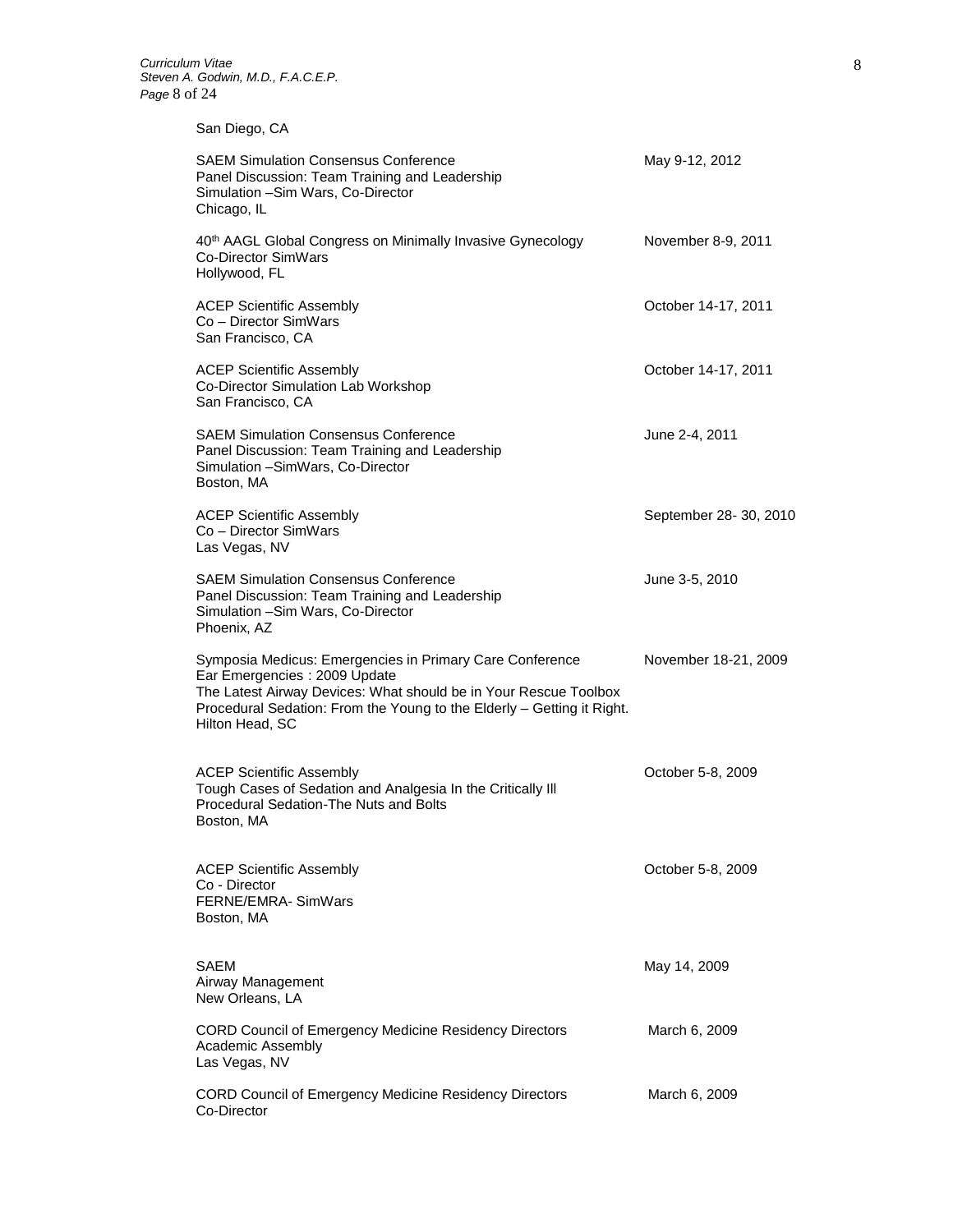SimWars Las Vegas, NV

| Symposia Medicus:<br>Annual Winter Conference on Primary care Medicine<br>Cases: Ear Emergencies, Pediatric Fever-Updated,<br>Acute Head Ache-Updated Breckenridge, CO | February 24, 2009  |
|------------------------------------------------------------------------------------------------------------------------------------------------------------------------|--------------------|
| NAEMSP Specialty Workshops, Scientific Assembly and Trade Show<br><b>Disaster Simulation</b>                                                                           | January 22, 2009   |
| <b>ACEP Scientific Assembly</b><br>Advanced Airway Techniques Lab<br>Chicago, IL                                                                                       | October 27, 2008   |
| Simulation Symposium: Physicians in Action<br>Simulation Workshop & Panel Discussion<br>Orlando, FL                                                                    | August 1, 2008     |
| Clinical Decision Making in Emergency Medicine<br>ACEP Clinical Policy Update: Pediatric Procedural Sedation<br>Emergency Medicine LLSA 2008 Review<br>Ponte Vedra, Fl | June 28, 2008      |
| <b>SAEM Simulation Consensus Conference</b><br>Panel Discussion: Team Training and Leadership<br>Simulation - Sim Wars, Co-Director<br>Washington, D. C.               | May 28, 2008       |
| Symposia Medicus: Emergencies in Primary Care Conference<br>Cases in Procedural Sedation from the Young to the Elderly<br>New York, NY                                 | December 13, 2007  |
| <b>ACEP Scientific Assembly</b><br>Tough Cases of Sedation and Analgesia<br>In the Critically III<br>Seattle, Washington                                               | October 7, 2007    |
| <b>ACEP Scientific Assembly</b><br>New Airway Toys- Too Many Choices<br>Seattle, Washington                                                                            | October 7, 2007    |
| Clinical Decision Making in Emergency Medicine<br>Emergency Medicine LLSA 2007 Review<br>Ponte Vedra, Fl                                                               | June 21, 2007      |
| Clinical Decision Making in Emergency Medicine<br><b>ACEP Clinical Policy Update: Asymptomatic Hypertension</b><br>Ponte Vedra, Fl                                     | June 23, 2007      |
| <b>ACEP Scientific Assembly</b><br>Advanced Airway Techniques Lab<br>New Orleans, LA                                                                                   | October 17, 2006   |
| <b>ACEP Scientific Assembly</b><br>Advanced Airway Techniques Lab<br>Washington, DC                                                                                    | September 27, 2005 |
| <b>ACEP Scientific Assembly</b><br>Advanced Airway Techniques Lab<br>San Francisco, CA                                                                                 | October 19, 2004   |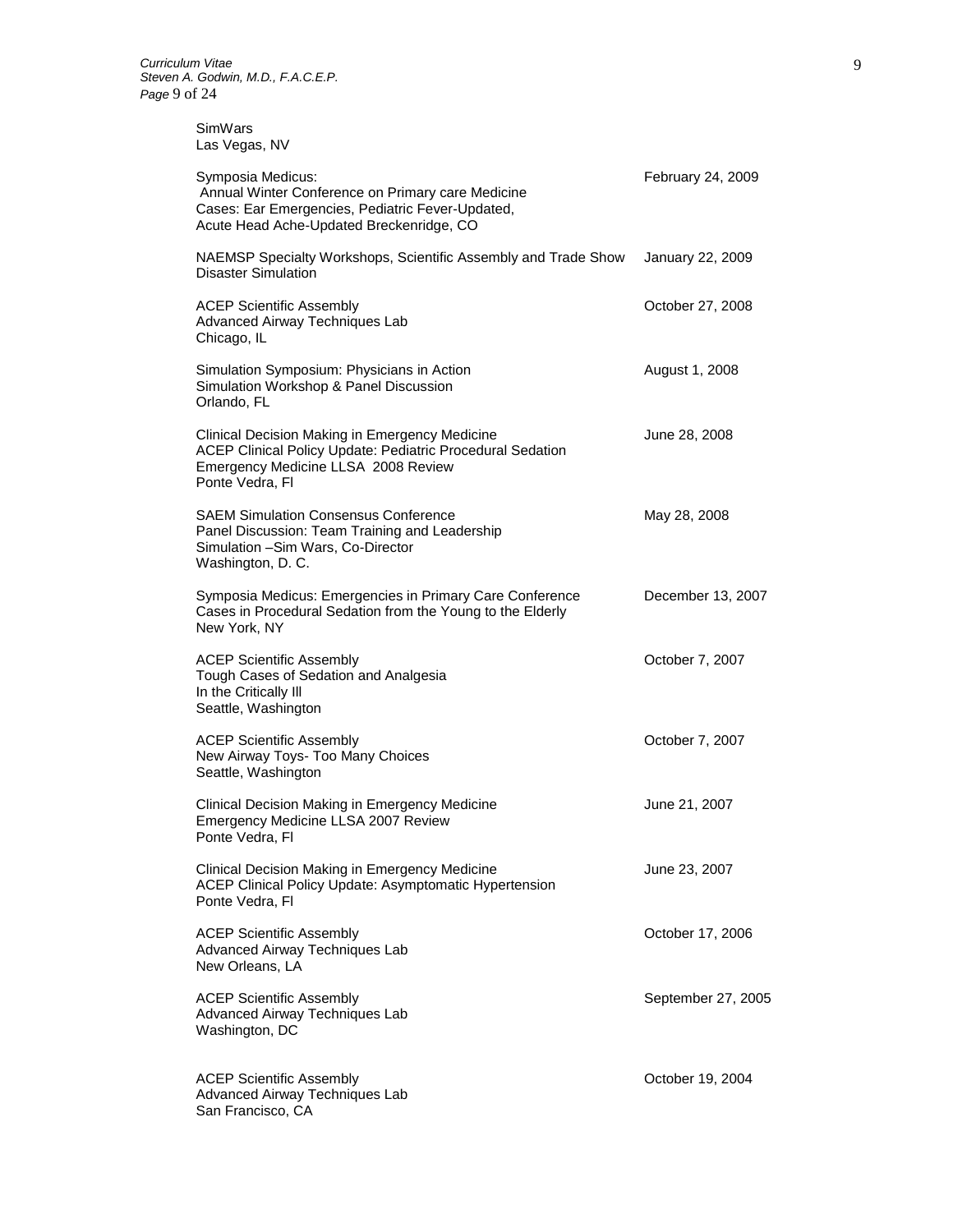AAEM Scientific Assembly Workshop **February 19, 2004** February 19, 2004 Simulation in the Clinical Teaching Setting Marriott Biscayne Bay Miami, Florida ACEP Scientific Assembly Presentation **ACEP** Scientific Assembly Presentation Ears: You Should Hear What you are Missing Seattle, WA

ACEP Scientific Assembly Presentation **Accept 10** October 8, 2002 The Difficulty Airway Workshop Seattle, WA

#### *National Emergency Airway Course- National course committed to proving the highest level of education in emergency airway management (approximately 125 participants/course) See theairwaysite.com for more information*

Presenter/Faculty Instructor

New Orleans, Louisiana June 7-9, 2013 Las Vegas, NV April 5-7,2013 Orlando, .FL March 8-10. 2013 Seattle, WA Seattle, WA September 21-23, 2012 Las Vegas, NV April 20-22, 2012 Seattle, WA Seattle, WA September 23-25, 2011 Las Vegas, NV April 4-10, 2011 Atlanta, GA Castro Controller Controller and Corp. 22-24, 2010 St. Louis, MO September 10-12, 2010 Seattle, Washington **April 16-18**, 2010 Chicago, IL September 18-20, 2009 Miami, FL **March 13-15, 2009** Seattle, Washington **Contract Contract Contract Contract Contract Contract Contract Contract Contract Contract Contract Contract Contract Contract Contract Contract Contract Contract Contract Contract Contract Contract Con** Las Vegas, NV April 13-15, 2007 Las Vegas, Nevada **April 21-23, 2006** Miami, Florida **February 27-29, 2006** Oahu, Hawaii March 20-23, 2006 Atlanta, Georgia **November 17-19, 2006** Ft Lauderdale, Florida February 21-23, 2005 Oahu, Hawaii March 14-16, 2005 Montreal, Canada June 3-5, 2005 Las Vegas, Nevada **April 16-18, 2004** Montreal, Canada **June 3-6, 2004** Chicago, Illinois Chicago, Illinois Chicago, Illinois Chicago, Illinois Chicago, Illinois Chicago, Illinois Chicago, Illinois Chicago, Illinois Chicago, Illinois Chicago, Illinois Chicago, Illinois Chicago, Illinois Chicag Philadelphia, Pennsylvania May 16 – 18, 2003 London, England July 10, 2003 Edinburgh, Scotland July 7, 2003 Seattle, Washington Seattle, Washington September 19-21, 2003 Atlanta, Georgia November 14 – 16, 2003 Las Vegas, Nevada February 15-17, 2002 Seattle, Washington March 22-24, 2002 Chicago, Illinois **Chicago, Illinois** Chicago, Illinois **October 25-27, 2002** Seattle, Washington September 20-22, 2002 Atlanta, Georgia November 15-17, 2002 Hilton Head, South Carolina March 9-11, 2001 Atlanta, Georgia November 15, 2001

February 23-25, 2007

10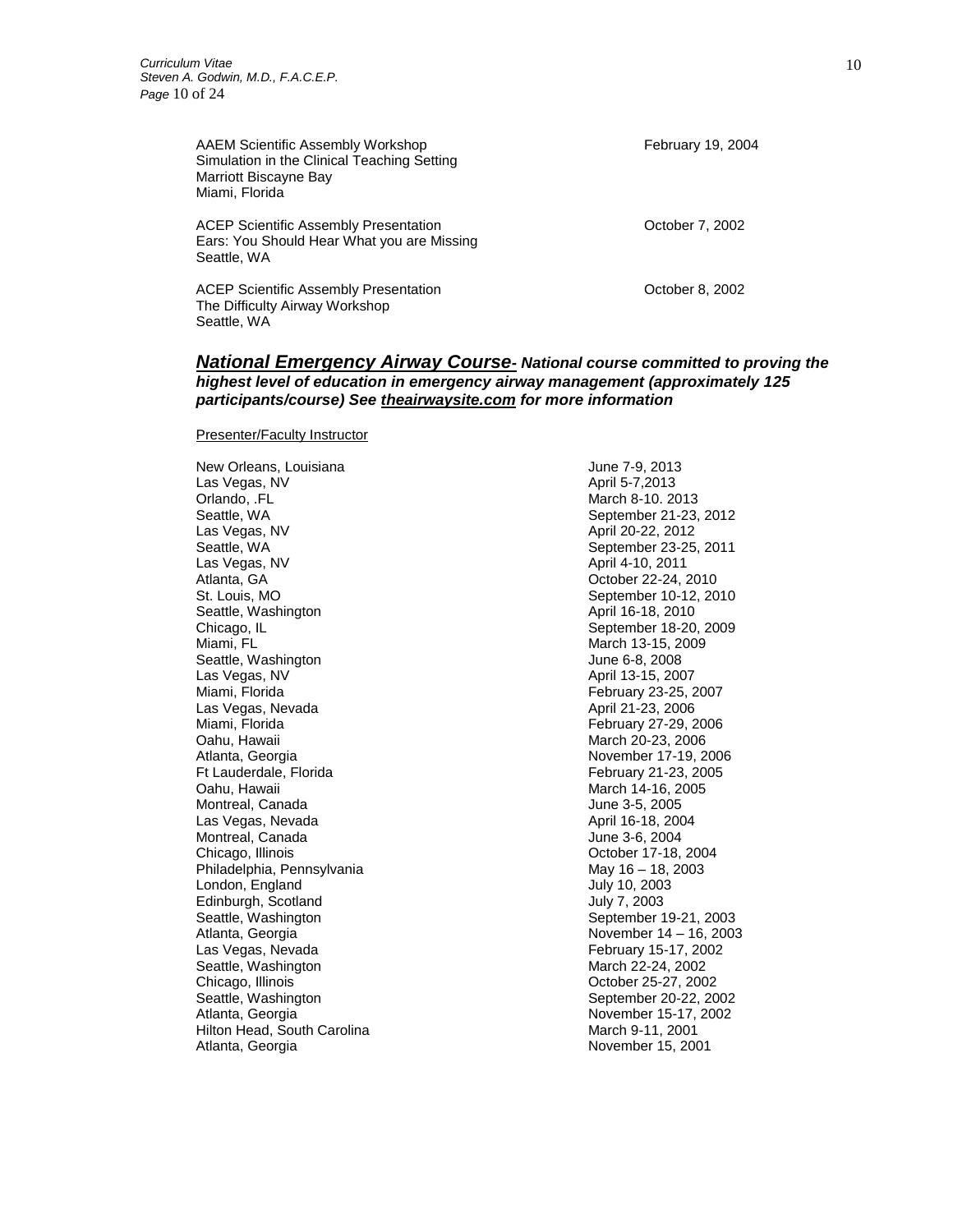# **Presentations**

| University of Florida College of Medicine/Jacksonville<br>"Where do we go from here? Utilizing simulation to advance<br>Patient safety training in GME"                                                      | February 23, 2012 |
|--------------------------------------------------------------------------------------------------------------------------------------------------------------------------------------------------------------|-------------------|
| University of Florida Health Science Center/Jacksonville<br>Symposium by the Sea<br>Difficult Airway Management and Adjuncts<br>Florida College of Emergency Physicians Annual Meeting<br>Hollywood, Florida | August 7, 2004    |
| Ultrasound Use in Emergency Department Procedures                                                                                                                                                            | November 15, 2003 |
| <b>Ultrasound Physics</b><br>University of Florida Health Science Center/Jacksonville                                                                                                                        | November 15, 2003 |
| Screening Abdominal Ultrasound in Trauma<br>University of Florida Health Science Center/Jacksonville                                                                                                         | November 15, 2003 |
| Screening Abdominal Ultrasound in Trauma<br>University of Florida Health Science Center/Jacksonville                                                                                                         | November 15, 2003 |
| <b>Ultrasound Physics</b><br>University of Florida Health Science Center/Jacksonville                                                                                                                        | May 15, 2002      |
| Screening Abdominal Ultrasound in Trauma<br>University of Florida Health Science Center/Jacksonville                                                                                                         | May 15, 2002      |
| Ultrasound Use in Emergency Department Procedures<br>University of Florida Health Science Center/Jacksonville                                                                                                | May 15, 2002      |
| Advanced Pediatric Airway Management<br>Symposium by the Sea<br>Florida College of Emergency Physicians Annual Meeting<br>Naples, Florida                                                                    | August 2002       |
| <b>Ultrasound Physics</b><br>University of Florida Health Science Center/Jacksonville                                                                                                                        | November 11, 2002 |
| Screening Abdominal Ultrasound in Trauma<br>University of Florida Health Science Center/Jacksonville                                                                                                         | November 11, 2002 |
| <b>Ultrasound Physics</b><br>University of Florida Health Science Center/Jacksonville                                                                                                                        | April 11, 2001    |
| Screening Abdominal Ultrasound in Trauma<br>University of Florida Health Science Center/Jacksonville                                                                                                         | April 11, 2001    |
| Ultrasound Use in Emergency Department Procedures<br>University of Florida Health Science Center/Jacksonville                                                                                                | April 11, 2001    |
| <b>Advanced Airway Management</b><br>University of Florida Health Science Center/Jacksonville                                                                                                                | December 4, 2001  |
| <b>Ultrasound Course</b><br>University of Florida Health Science Center/Jacksonville                                                                                                                         | December 10, 2001 |
| <b>Ultrasound Physics</b>                                                                                                                                                                                    | May 15, 2000      |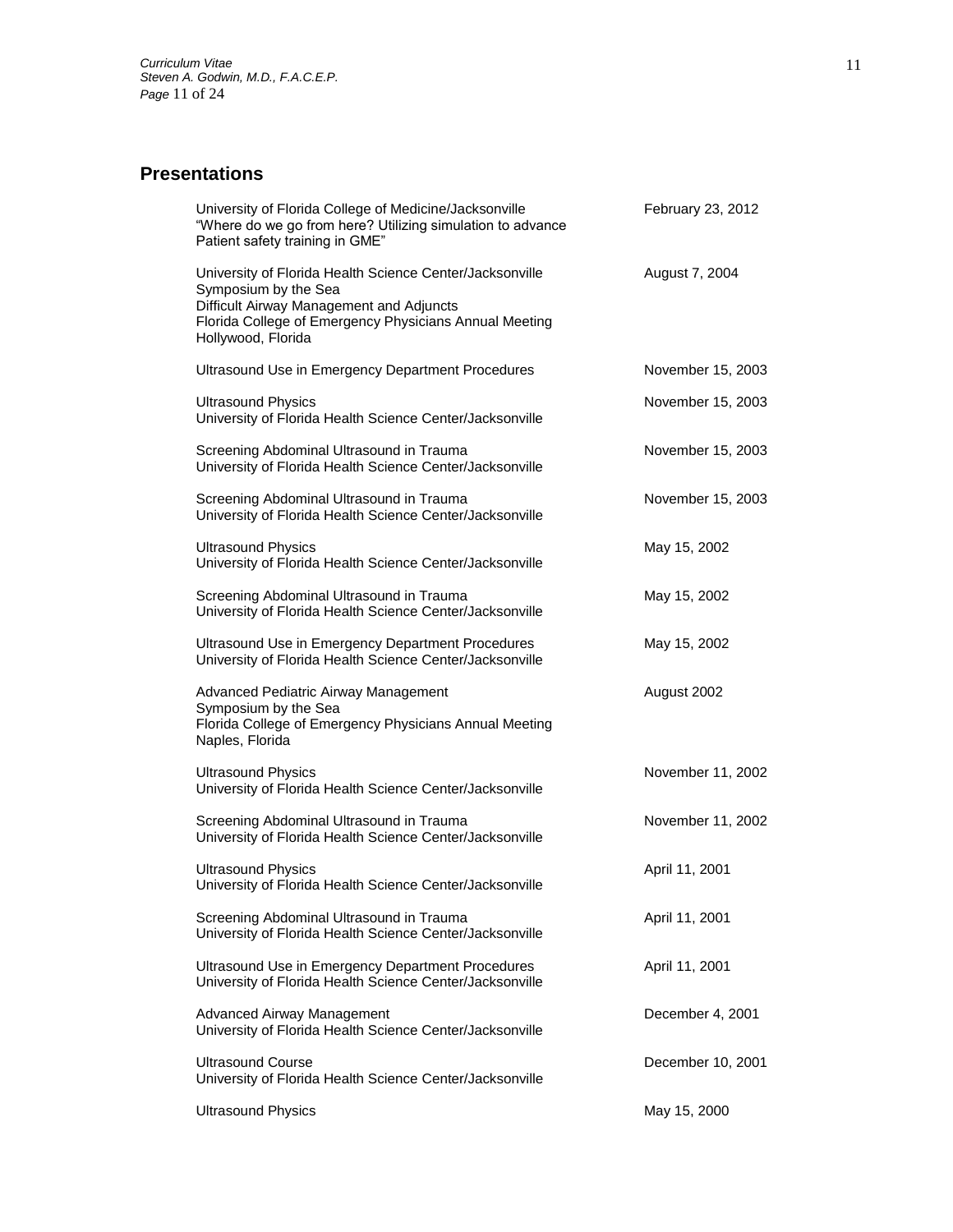University of Florida Health Science Center/Jacksonville

| Screening Abdominal Ultrasound in Trauma<br>University of Florida Health Science Center/Jacksonville                                                                          | May 15, 2000    |
|-------------------------------------------------------------------------------------------------------------------------------------------------------------------------------|-----------------|
| Ultrasound Use in Emergency Department Procedures<br>University of Florida Health Science Center/Jacksonville                                                                 | May 15, 2000    |
| <b>Basic Airway Management</b><br>Advanced Emergency Airway Course<br>Symposium by the Sea<br>Florida College of Emergency Physicians Annual Meeting<br>Marco Island, Florida | August 2000     |
| <b>Ultrasound Physics</b><br>Symposium by the Sea<br>Florida College of Emergency Physicians Annual Meeting<br>Palm Beach, Florida                                            | August 13, 1999 |
| <b>Ultrasound Physics</b><br>University of Florida Health Science Center/Jacksonville                                                                                         | April 6, 1999   |
| Screening Abdominal Ultrasound in Trauma<br>University of Florida Health Science Center/Jacksonville                                                                          | April 6, 1999   |
| Ultrasound Use in Emergency Department Procedures<br>University of Florida Health Science Center/Jacksonville                                                                 | April 6, 1999   |
| Screening Abdominal Ultrasound in Trauma<br>Symposium by the Sea<br>Florida College of Emergency Physicians Annual Meeting<br>Palm Beach, Florida                             | August 13, 1999 |
| Ultrasound Use in Emergency Department Procedures<br>Symposium by the Sea<br>Florida College of Emergency Physicians Annual Meeting<br>Palm Beach, Florida                    | August 13, 1999 |
| Screening Abdominal Ultrasound in Trauma<br>University of Florida Health Science Center/Jacksonville                                                                          | March 11, 1998  |
| Ultrasound Use in Emergency Department Procedures<br>University of Florida Health Science Center/Jacksonville                                                                 | March 11, 1998  |
| <b>CPC Discussant</b><br>Society for Academic Emergency Medicine Regional<br>Clinical Pathological Case Conference.<br>Chicago, Illinois.                                     | May 1998        |
| Screening Abdominal Ultrasound in Trauma<br>Medical College of Georgia<br>Augusta, Georgia                                                                                    | August 27, 1998 |
| Ultrasound Use in Emergency Department Procedures<br>Medical College of Georgia<br>Augusta, Georgia                                                                           | August 27, 1998 |
| Physics of Ultrasound<br>Medical College of Georgia<br>Augusta, Georgia                                                                                                       | August 27, 1998 |
| "Acute Shortness of Breath With Bilateral Leg Swelling"                                                                                                                       | May 1996        |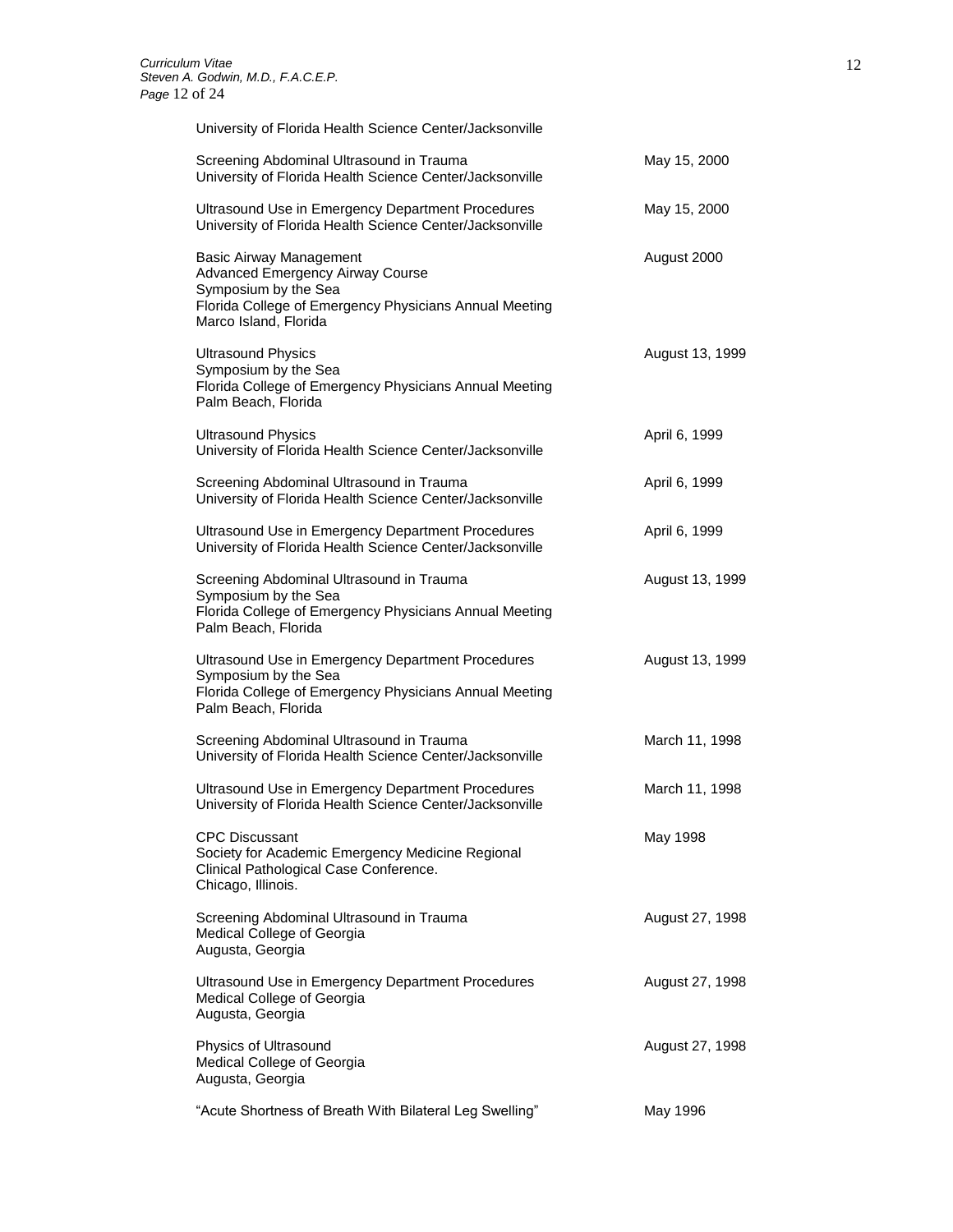Society for Academic Emergency Medicine Regional Clinical Pathological Case Conference. Denver, Colorado

"Acute Shortness of Breath With Bilateral Leg Swelling" August 1996 Florida College of Emergency Physicians' Clinical Pathological Case Conference, Daytona, Florida

#### **Lectures**

#### **University of Florida HSC Jacksonville**

#### *Emergency Medicine Grand Rounds*

Contrast Dye Allergies **March 8, 2007** March 8, 2007 Headache Management **Internal and American** January 12, 2006 Procedural Sedation and Analgesia March 24, 2005 Headache **September 4, 2004**<br>
Deep Sedation in the Emergency Department **September 4, 2004**<br>
April 15, 2004 Deep Sedation in the Emergency Department<br>Portfolios Headache August 2003 Restraint Policy Review **July 2003** Advanced Airway Management in the ED 3003<br>Advanced Airway Management in the ED 3002 Advanced Airway Management in the ED Headache September 24, 2001 Acute Coronary Syndromes **Acute Coronary Syndromes July 2001** Advanced Airway Management in the ED<br>
Acute Coronary Syndromes<br>
October 2000 Acute Coronary Syndromes<br>
Advanced Airway Management in the ED<br>
July 2000 Advanced Airway Management in the ED July 2000<br>Smoke Inhalation 3000<br>April 2000 Smoke Inhalation **Contract Contract Contract Contract Contract Contract Contract Contract Contract Contract Contract Contract Contract Contract Contract Contract Contract Contract Contract Contract Contract Contract Contra** Smoke Inhalation<br>
Smoke Inhalation in the ED<br>
Asthma Evaluation in the ED<br>
May 1998 Asthma Evaluation in the ED Smoke Inhalation **April 1, 1998** Diverticular Abscess **October 16, 1996** Visceral Perforation October 16, 1996

Oct 9, 2003

#### *Emergency Medicine Medical Simulation Laboratory Lectures and Training*

Greater than 300 hours of small group lectures and debriefing during simulation training sessions. Documentation available upon request.

#### *Invited Grand Rounds and Lectures*

| Anesthesia Grand Rounds<br>Simulation Education<br>Department of Anesthesia<br>University of Mississippi Medical Center         | January 22-23,2013 |
|---------------------------------------------------------------------------------------------------------------------------------|--------------------|
| <b>Grand Rounds Lecture: Difficult Airway</b><br>University of Virginia-Department of Emergency Medicine<br>Charlottesville, VA | November 14, 2012  |
| Simulation Center: Finding the Money<br>New York City Simulation Conference<br>Mt. Sinai, New York                              | May 9, 2007        |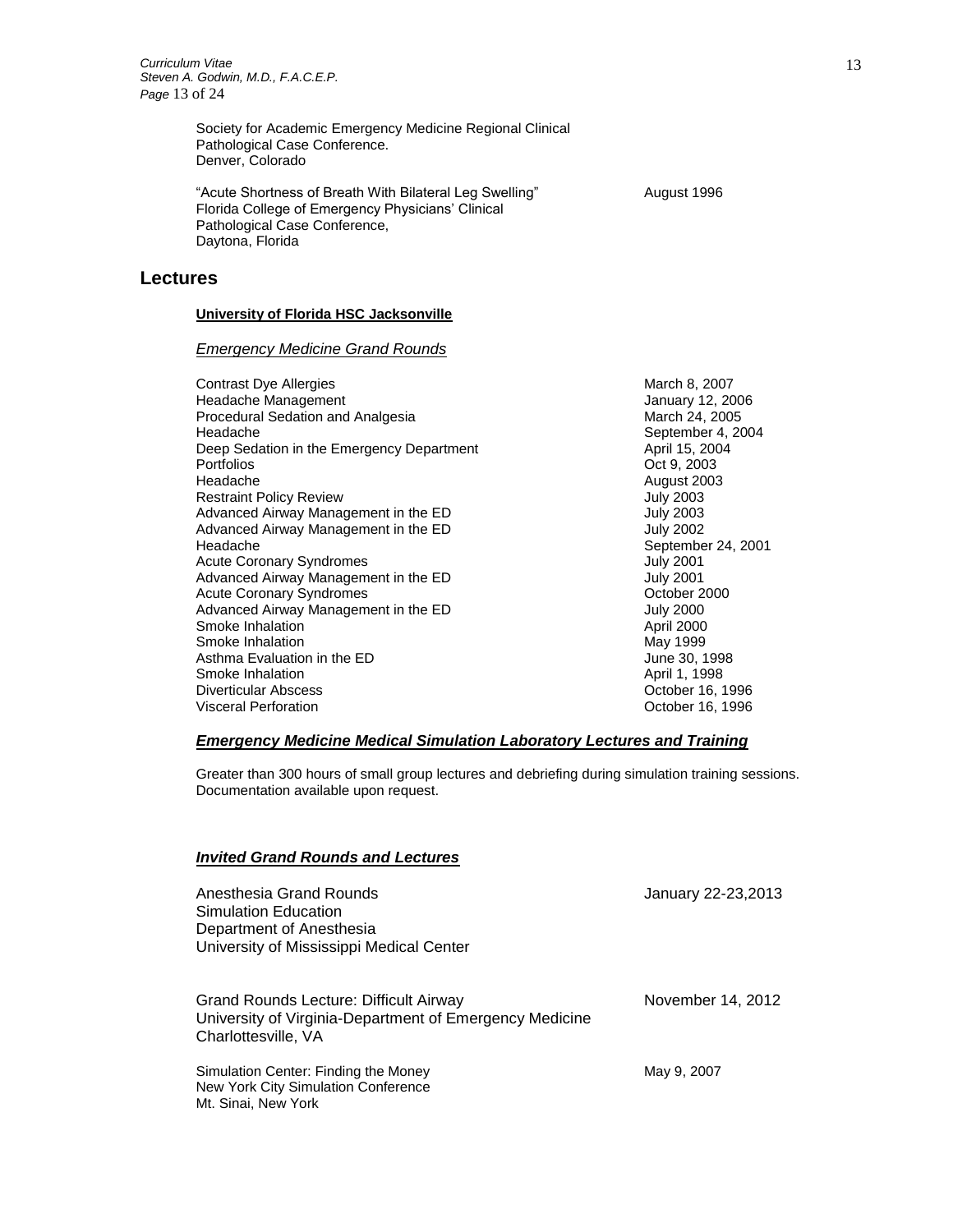**Total Award** 

|               | Clinical Policies on Procedural Sedation<br>ICEP "2006 Spring Symposium"<br>Chicago, Illinois                                                |                                                                                                                                                                       | March 9, 2006                       |
|---------------|----------------------------------------------------------------------------------------------------------------------------------------------|-----------------------------------------------------------------------------------------------------------------------------------------------------------------------|-------------------------------------|
|               | Critical Decisions in Difficult Airway Management<br>Trauma Grand Rounds<br>University of Florida COM -Jacksonville<br>Jacksonville, Florida |                                                                                                                                                                       | April 26, 2005                      |
|               | Introduction to Simulation Training<br>Mt Sinai Hospital<br>New York, New York                                                               |                                                                                                                                                                       | December 8, 2004                    |
|               | Disaster Medical Management in Hurricanes<br>Mt Sinai Hospital<br>New York, New York                                                         |                                                                                                                                                                       | December 8, 2004                    |
|               | Critical Decisions in Difficult Airway Management<br>FCEP Symposium By the Sea                                                               |                                                                                                                                                                       | August 6, 2004                      |
|               | The Difficult Airway<br><b>ACEP Spring Symposium</b><br>Oklahoma City, Oklahoma                                                              |                                                                                                                                                                       | May 13, 2004                        |
|               | Smoke Inhalation<br>UF Internal Medicine Critical Care Lecture Series<br>University of Florida HSC-Jacksonville                              |                                                                                                                                                                       | May 14, 2001                        |
|               | Smoke Inhalation<br>UF Internal Medicine Critical Care Lecture Series<br>University of Florida HSC-Jacksonville                              |                                                                                                                                                                       | May 6, 2000                         |
|               | ED Management of Acute Coronary Syndromes<br><b>Bayfront Hospital</b><br>Tampa, Florida                                                      |                                                                                                                                                                       | September 14, 2000                  |
|               | Smoke Inhalation<br>Internal Medicine Critical Care Lecture Series<br>University of Florida HSC-Jacksonville                                 |                                                                                                                                                                       | April 2, 1999                       |
| <b>Grants</b> |                                                                                                                                              |                                                                                                                                                                       |                                     |
|               | Co-Pl                                                                                                                                        | "Military Physician Combat Training Program"<br>Dept. of Defense, Bureau of Medicine (BUMED) - U.S. Navy<br>$9/19/08 - 9/28/09$<br>9/29/09-9/28/10<br>9/29/10-9/28/11 | \$964,180<br>\$980,670<br>\$970,000 |
|               | Award: Community Hospital Education Program<br>Dates:<br>Agency:<br>Role of Nominee:<br><b>Total Award</b>                                   | July 1, 2000 - June 30, 2006<br>State of Florida<br>Principle Investigator<br>\$318,698.                                                                              |                                     |
|               | Award: Health Care and Other Facilities<br>Dates:                                                                                            | September 1, 2004 - August 31, 2005                                                                                                                                   |                                     |

Agency: Health Resources and Services Administration Dates: September 1, 2004 – Aug<br>
Agency: Health Resources and Se<br>
Role of Nominee: Co-Principle Investigator<br>
Total Award \$984,159.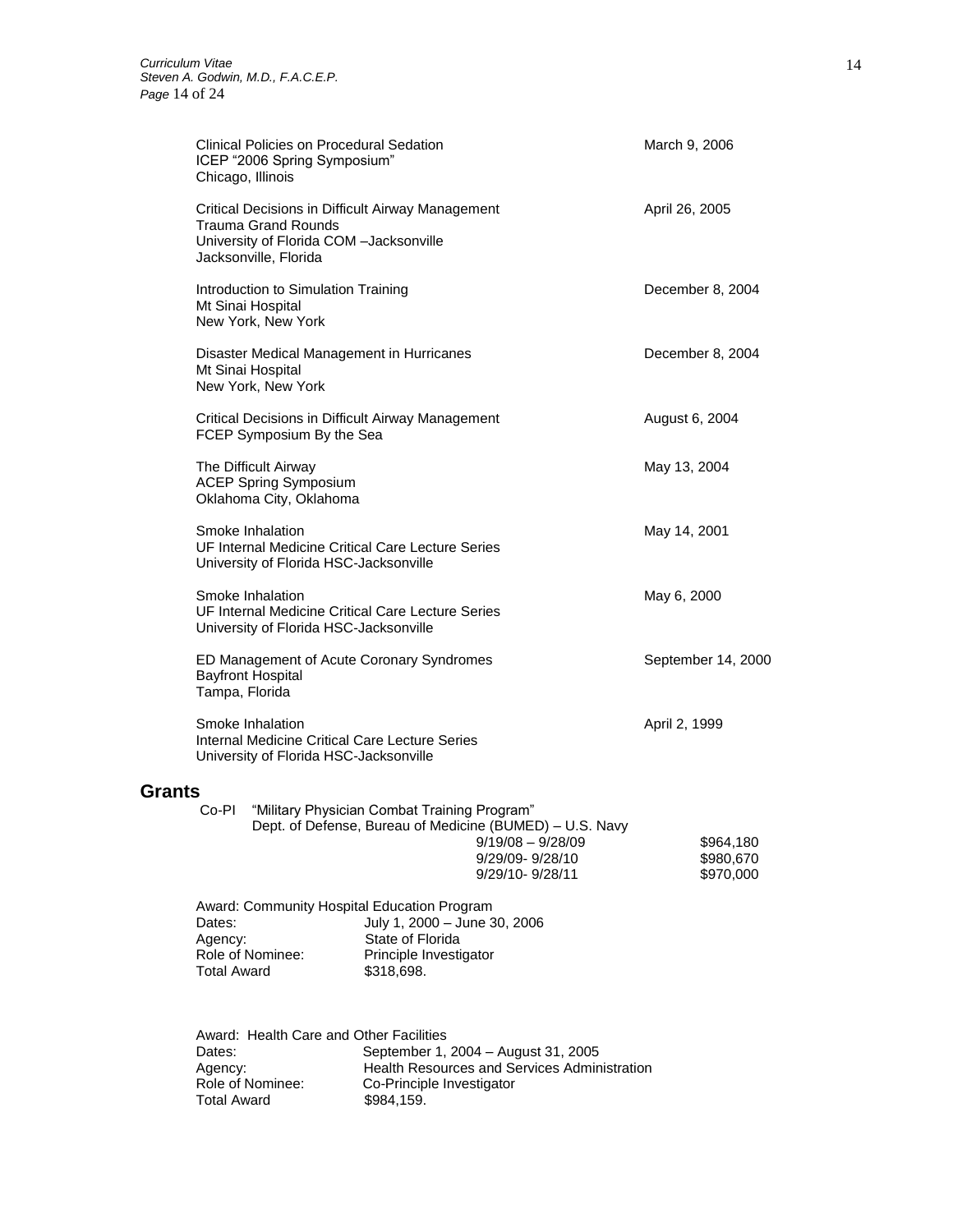| Award:                                 | <b>Health Care Facilities and Other Construction</b>                                                                           |
|----------------------------------------|--------------------------------------------------------------------------------------------------------------------------------|
| Dates:                                 | September 1, 2003 - June 30, 2005                                                                                              |
| Agency:                                | <b>Health Resources and Services Administration</b>                                                                            |
| Role of Nominee:                       | Co-Principle Investigator                                                                                                      |
| <b>Total Award</b>                     | \$983.566.                                                                                                                     |
| Award:<br>Dates:<br>Agency:            | College of Medicine Education Center Grant<br>June 1, 2002 - May 31, 2003<br>Dean's Office, College of Med., UF - Jacksonville |
| Role of Nominee:<br><b>Total Award</b> | Co-Principle Investigator<br>\$5,000.                                                                                          |

## **Publications**

## **Books, edited:**

**Godwin, SA**. (Ed.). (2011). *Military physician combat casualty medical training* (3rd ed.). Jacksonville, FL: University of Florida College of Medicine - Jacksonville. Retrieved from [www.virtualcombatcare.com,](http://www.virtualcombatcare.com/) August 23, 2011

**Godwin, SA**. (Ed.). (2010). *Military physician combat casualty medical training* (2nd ed.). Jacksonville, FL: University of Florida College of Medicine - Jacksonville. Retrieved from [www.virtualcombatcare.com,](http://www.virtualcombatcare.com/) Version no longer available

**Godwin, SA**. (Ed.). (2009). *Military physician combat casualty medical training.* [Video/DVD] Jacksonville, FL: University of Florida College of Medicine - Jacksonville.

## **Books, Contributor of Chapters:**

Guirgis FW, Gerdik C, Wears RL, William DJ, Kalynych CK, Sabato J, **Godwin SA**. Proactive rounding by the rapid response team reduces inpatient cardiac arrests. Resuscitation. 2013 Dec;84(12):1668-73.

**Godwin SA.** Whisenant B. Procedural Sedation and Analgesia. In: Adam's Emergency Medicine Text 2<sup>st</sup> ed. James Adams, MD (ed) Saunders, Elsevier, in press, 8 pages

Kunisaki T, Godwin SA. Smoke Inhalation In: Adam's Emergency Medicine Text 2<sup>st</sup> ed. James Adams, MD (ed) Saunders, Elsevier, in press, 3 pages

**Godwin SA.** Blind Intubation Techniques. In: Manual of Emergency Airway Management 3rd ed. Ron M. Walls, MD, and Michael Murphy (editors) Lippincott, William & Wilkins, in press, 5 pages.

Luten RC, **Godwin SA**. Pediatric Airway Techniques. In: Manual of Emergency Airway Management 3rd ed. Ron M. Walls, MD, and Michael Murphy (editors) Lippincott, Williams & Wilkins, in press, 8 pages.

Caro, DC, **Godwin, SA**,. Airway Management with Blunt Anterior Neck Trauma. (The Disrupted Airway) In: Manual of the Difficult and Failed Airway, 2nd ed, Mike Murphy, MD, and Orlando Hung, MD, (editors). McGraw Hill, in press, 4 pages.

Luten, RC, **Godwin, SA**: Rapid-Sequence Intubation. In: Harwood-Nuss' Clinical Practice of Emergency Medicine, 5<sup>th</sup> ed. Wolfson AB (editor). Lippincott Williams and Wilkins, Philadelphia, 2010: 1078-1083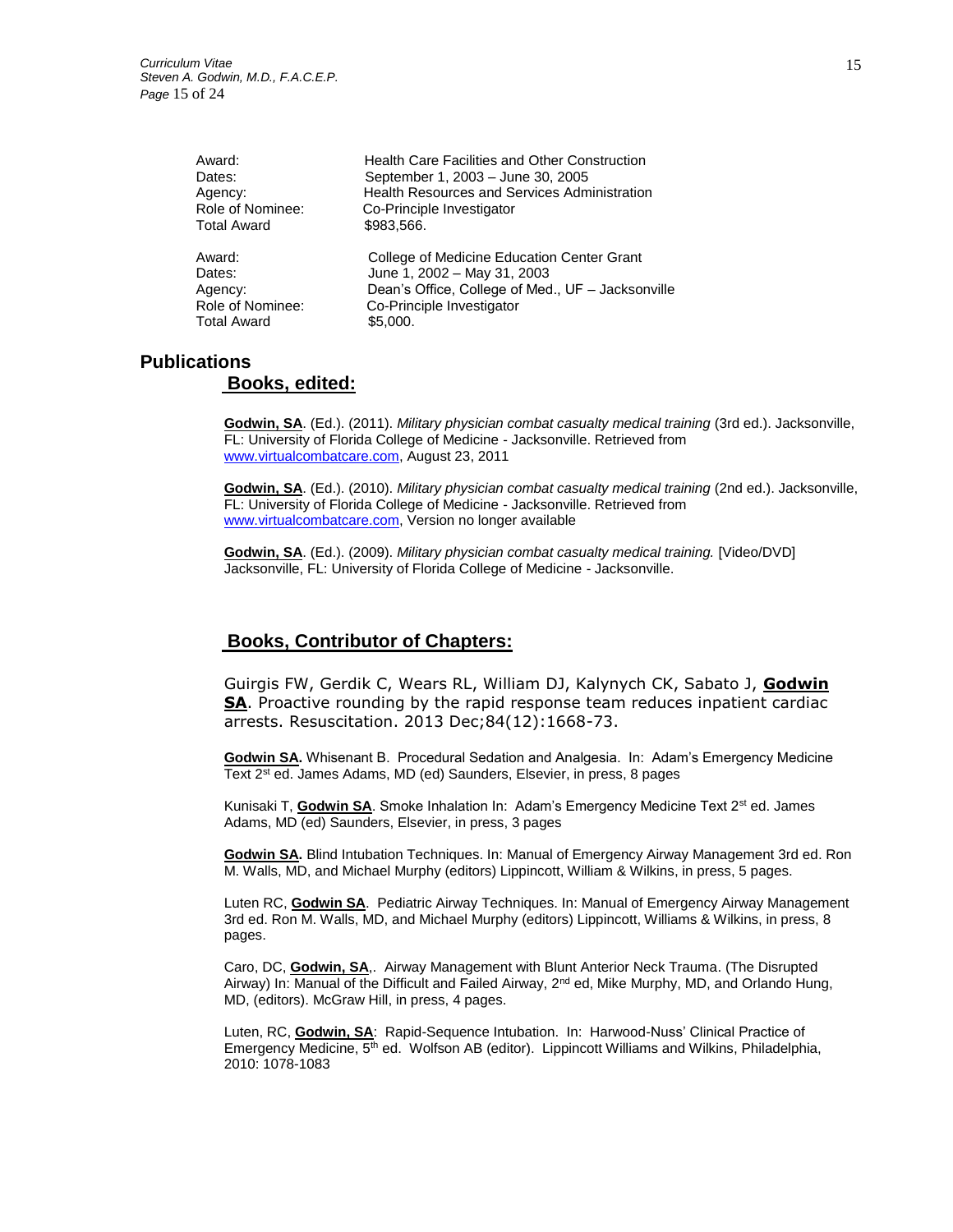Luten,RC, Kisson. NT, **Godwin, SA**, and Murphy, ME. Unique Airway Issues in the Pediatric Population. In: Manual of the Difficult and Failed Airway,  $1<sup>st</sup>$  ed, Mike Murphy, MD, and Orlando Hung, MD, (editors). McGraw Hill, 2008: 381-388.

Caro, DC, **Godwin, SA**. Airway Management with Blunt Anterior Neck Trauma. In: Manual of the Difficult and Failed Airway, 1<sup>st</sup> ed, Mike Murphy, MD, and Orlando Hung, MD, (editors). McGraw Hill, 2008: 239-242.

**Godwin SA**. Whisenant B. Procedural Sedation and Analgesia. In: Adam's Emergency Medicine Text 1<sup>st</sup> ed. James Adams, MD (ed) Saunders, Elsevier, 2008: 111-119

Kunisaki T, **Godwin SA**. Smoke Inhalation In: Adam's Emergency Medicine Text 1<sup>st</sup> ed. James Adams, MD (ed) Saunders, Elsevier, 2008:1487-1491

Morrissey T, Godwin SA. Ear Emergencies In: Adam's Emergency Medicine Text 1<sup>st</sup> ed. James Adams, MD (ed) Saunders, Elsevier, 2008: 233-245

**Godwin SA**. Blind Intubation Techniques. In: Manual of Emergency Airway Management 3rd ed. Ron M. Walls, MD, and Michael Murphy (editors) Lippincott, William & Wilkins, 2007:104-111

Luten RC, **Godwin SA**. Pediatric Airway Techniques. In: Manual of Emergency Airway Management 3rd ed. Ron M. Walls, MD, and Michael Murphy (editors) Lippincott, Williams & Wilkins, 2007: 282-290.

 Booth A, Godwin SA: Policies and Procedures. In, Pain Management and Procedural Sedation in Emergency Medicine. Mace S, DuCharme J, Murphy M (editors). McGraw Hill,

Luten RC, **Godwin SA**: Rapid-Sequence Induction. In: Harwood-Nuss' Clinical Practice of Emergency Medicine, 4<sup>th</sup> ed. Wolfson AB (editor). Lippincott Williams and Wilkins, Philadelphia. 2005. Pp. 1151-1155.

**Godwin SA**; Blind Intubation Techniques. In: *Manual of Emergency Airway Management* 2<sup>nd</sup> ed. Ron M. Walls, MD, and Michael Murphy (editors) Lippincott, William & Wilkins, 2004. pp. 90-96.

Luten RC, **Godwin SA;** Pediatric Airway Blind Intubation Techniques. In: *Manual of Emergency Airway*  Management 2<sup>nd</sup> ed. Ron M. Walls, MD, and Michael Murphy (editors) Lippincott, Williams & Wilkins, 2004. pp. 228-235

Escobar JI, **Godwin SA:** Abdominal Pain. In: *The Clinical Practice of Emergency Medicine*, 3rd ed., Harwood-Nuss A., Wolfson AB (editors). Lippincott Willliams and Wilkins, Philadelphia. 2001. pp. 1145-1147.

D'Etienne JP, Godwin SA: Hematuria. In: The Clinical Practice of Emergency Medicine, 3<sup>rd</sup> ed., Harwood-Nuss A., Wolfson AB (editors). Lippincott Willliams and Wilkins, Philadelphia. 2001. pp. 880- 882.

## **Peer-Reviewed Publications:**

Gerdik, C., Vallish, R. Miles.,K., **Godwin, S.,** Wludyka, P., Panni, Mo., Successful implementation of a family activated rapid response team in an adult level 1 trauma center. *Resuscitation.* 2010 Dec; 8 1 (12):1676-1681.

Fernandez, R., Wang, E., Vozenilek, J., Hayden, E., McLaughlin, S., **Godwin, S**., et al. Simulation Center Accreditation and Programmatic Benchmarks: A Review for Emergency Medicine. *Academic Emergency Medicine.* 2010 Oct; 17(10): 1093-1103.

[Shapiro MJ,](http://www.ncbi.nlm.nih.gov/sites/entrez?Db=pubmed&Cmd=Search&Term=%22Shapiro%20MJ%22%5BAuthor%5D&itool=EntrezSystem2.PEntrez.Pubmed.Pubmed_ResultsPanel.Pubmed_DiscoveryPanel.Pubmed_RVAbstractPlus) [Gardner R,](http://www.ncbi.nlm.nih.gov/sites/entrez?Db=pubmed&Cmd=Search&Term=%22Gardner%20R%22%5BAuthor%5D&itool=EntrezSystem2.PEntrez.Pubmed.Pubmed_ResultsPanel.Pubmed_DiscoveryPanel.Pubmed_RVAbstractPlus) **[Godwin SA,](http://www.ncbi.nlm.nih.gov/sites/entrez?Db=pubmed&Cmd=Search&Term=%22Godwin%20SA%22%5BAuthor%5D&itool=EntrezSystem2.PEntrez.Pubmed.Pubmed_ResultsPanel.Pubmed_DiscoveryPanel.Pubmed_RVAbstractPlus)** [Jay GD,](http://www.ncbi.nlm.nih.gov/sites/entrez?Db=pubmed&Cmd=Search&Term=%22Jay%20GD%22%5BAuthor%5D&itool=EntrezSystem2.PEntrez.Pubmed.Pubmed_ResultsPanel.Pubmed_DiscoveryPanel.Pubmed_RVAbstractPlus) [Lindquist DG,](http://www.ncbi.nlm.nih.gov/sites/entrez?Db=pubmed&Cmd=Search&Term=%22Lindquist%20DG%22%5BAuthor%5D&itool=EntrezSystem2.PEntrez.Pubmed.Pubmed_ResultsPanel.Pubmed_DiscoveryPanel.Pubmed_RVAbstractPlus) [Salisbury ML,](http://www.ncbi.nlm.nih.gov/sites/entrez?Db=pubmed&Cmd=Search&Term=%22Salisbury%20ML%22%5BAuthor%5D&itool=EntrezSystem2.PEntrez.Pubmed.Pubmed_ResultsPanel.Pubmed_DiscoveryPanel.Pubmed_RVAbstractPlus) E. Defining team performance for simulation-based training: methodology, metrics, and opportunities for emergency medicine. *Academic Emergency Medicine*. 2008 Nov; 15(11):1088-97. Epub 2008 Oct 1.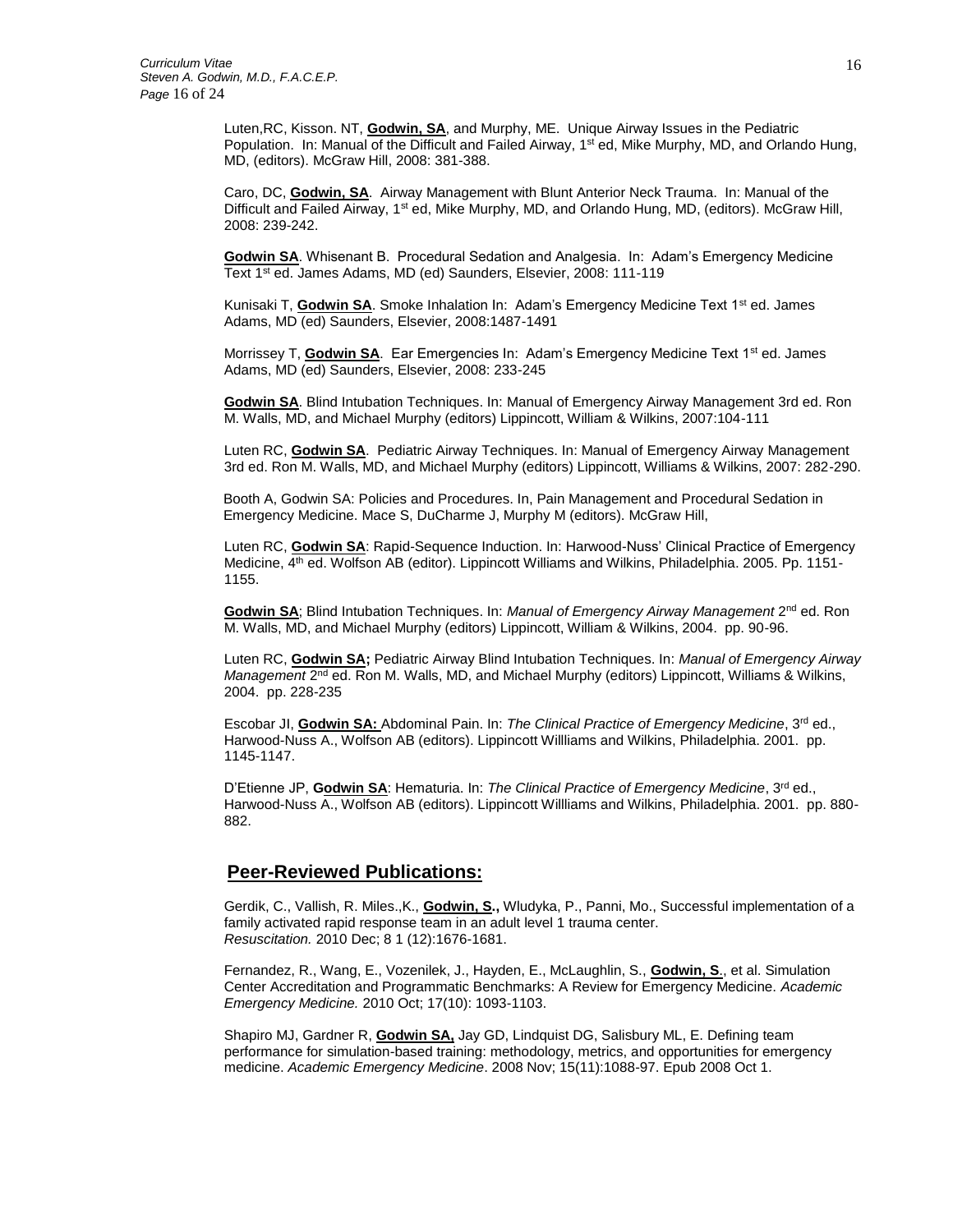Edlow JA, Panagos PD, **Godwin SA**, Thomas TL, Decker WW. **[Clinical policy: critical issues in the](http://www.ncbi.nlm.nih.gov/pubmed/18809105?ordinalpos=16&itool=EntrezSystem2.PEntrez.Pubmed.Pubmed_ResultsPanel.Pubmed_DefaultReportPanel.Pubmed_RVDocSum)  [evaluation and management of adult patients presenting to the emergency department with](http://www.ncbi.nlm.nih.gov/pubmed/18809105?ordinalpos=16&itool=EntrezSystem2.PEntrez.Pubmed.Pubmed_ResultsPanel.Pubmed_DefaultReportPanel.Pubmed_RVDocSum)  [acute headache.](http://www.ncbi.nlm.nih.gov/pubmed/18809105?ordinalpos=16&itool=EntrezSystem2.PEntrez.Pubmed.Pubmed_ResultsPanel.Pubmed_DefaultReportPanel.Pubmed_RVDocSum) American College of Emergency Physicians.** *Annuals of Emergency Medicine*. 2008 Oct; 52(4):407-36; *Journal of Emergency Nursing.* 2009;35(3):e43-71.

Mace SE, Brown LA, Francis L, **Godwin SA**, Hahn SA, Howard PK, Kennedy RM, Mooney DP, Sacchetti AD, Wears RL, Clark RM; EMSC Panel (Writing Committee) [Clinical policy: Critical issues in](http://www.ncbi.nlm.nih.gov/pubmed/18359378?ordinalpos=32&itool=EntrezSystem2.PEntrez.Pubmed.Pubmed_ResultsPanel.Pubmed_DefaultReportPanel.Pubmed_RVDocSum)  [the sedation of pediatric patients in the emergency.](http://www.ncbi.nlm.nih.gov/pubmed/18359378?ordinalpos=32&itool=EntrezSystem2.PEntrez.Pubmed.Pubmed_ResultsPanel.Pubmed_DefaultReportPanel.Pubmed_RVDocSum) *Annuals of Emergency Medicine*. 2008 Apr; 51(4):378-99, 399.e1-57; *Journal of Emergency Nursing*. 2008;34(3):e33-107.

Bautista RE, **Godwin S**, Caro D. Incorporating abbreviated EEGs in the initial workup of patients who present to the emergency room with mental status changes of unknown etiology. *Journal of Clinical Neurophysiology*. 2007;24(1):16-21.

Decker WW, **Godwin SA (Co-Chair)**, Hess EP, \*Lenamond CC, Jagoda AS, American College of Emergency Physicians Clinical Policies Subcommittee (Writing Committee) on Asymptomatic Hypertension in the ED. Clinical policy: critical issues in the evaluation and management of adult patients with asymptomatic hypertension in the emergency department. *Annals of Emergency Medicine*. 2006;47(3):237-249.

**Godwin, SA (Chairman),** Caro, D, Jagoda, A. Charles, R. American College of Emergency Physicians Sub-committee members (Writing Committee). Clinical Policies: Procedural Sedation and Analgesia in the Emergency Department. Ann Emerg Med. 2005; 45:177-196.

Mace SE, Barata IA, Cravero JP, Dalsey WC, **Godwin SA**, et al. EMSC Grant Panel (Writing Committee and Etomidate Subcommittee: GodwinSA (Lead); Cravero J, Mace S.) on Pharmacologic Agents Used in Pediatric Sedation and Analgesia in the Emergency Department; American College of Emergency Physicians; American Academy of Pediatrics; American Pediatric Surgical Association; Emergency Nurses Association. Published in Ann Emerg Med. 2004 Oct; 44(4):342-77; J Pediatr Surg. 2004 Oct; 39(10):1472-84; J Emerg Nurs. 2004 Oct; 30(5):447-61.

Jagoda, A (Chairman), W. Dalsey, P.Fairweather, **S. Godwin**, D. Nazarian. Sub-committee members (Writing Committee).Clinical Policies: Headache Clinical Policy Guidelines. American College of Emergency Physicians. Ann Emerg. Med. January 2002, Volume 39. Number 1.

**Godwin SA**, Villa J: Acute Headache in the Emergency Department: Evaluation and Treatment Options. Emergency Medicine Practice, June 2001.

Seaborg DC, **Godwin SA,** Perry SJ: Teaching Empathy in an Emergency Residency: The ED visit study. Academic Emergency Medicine 2000, 7:1433-1436.

## **Non- Peer Reviewed Publications:**

Vissers R, DeBlieux P, Gibbs M, and **Godwin SA**. Viewpoint: Critical care in the emergency department: challenging the paradigm of 'just work harder'. Emergency Medicine News, September 2010; 32(9):3,4,6.

**Godwin SA,** Caro D, Lipke G, Silvers S. The 2008 Lifelong Learning and Self-Assessment Study Guide EM Practice, LLC 2007.

Hemmert R, **Godwin SA.** Ultrasound: Intermittent abdominal pain. Emergency Medicine News. June 2005; 27(16):6.

**Godwin SA,** Caro DA, Harwood-Nuss A. Simulation Training in an Emergency Medicine Residency. ACGME Bulletin, December 2005. Ingrid Philbert, Ed.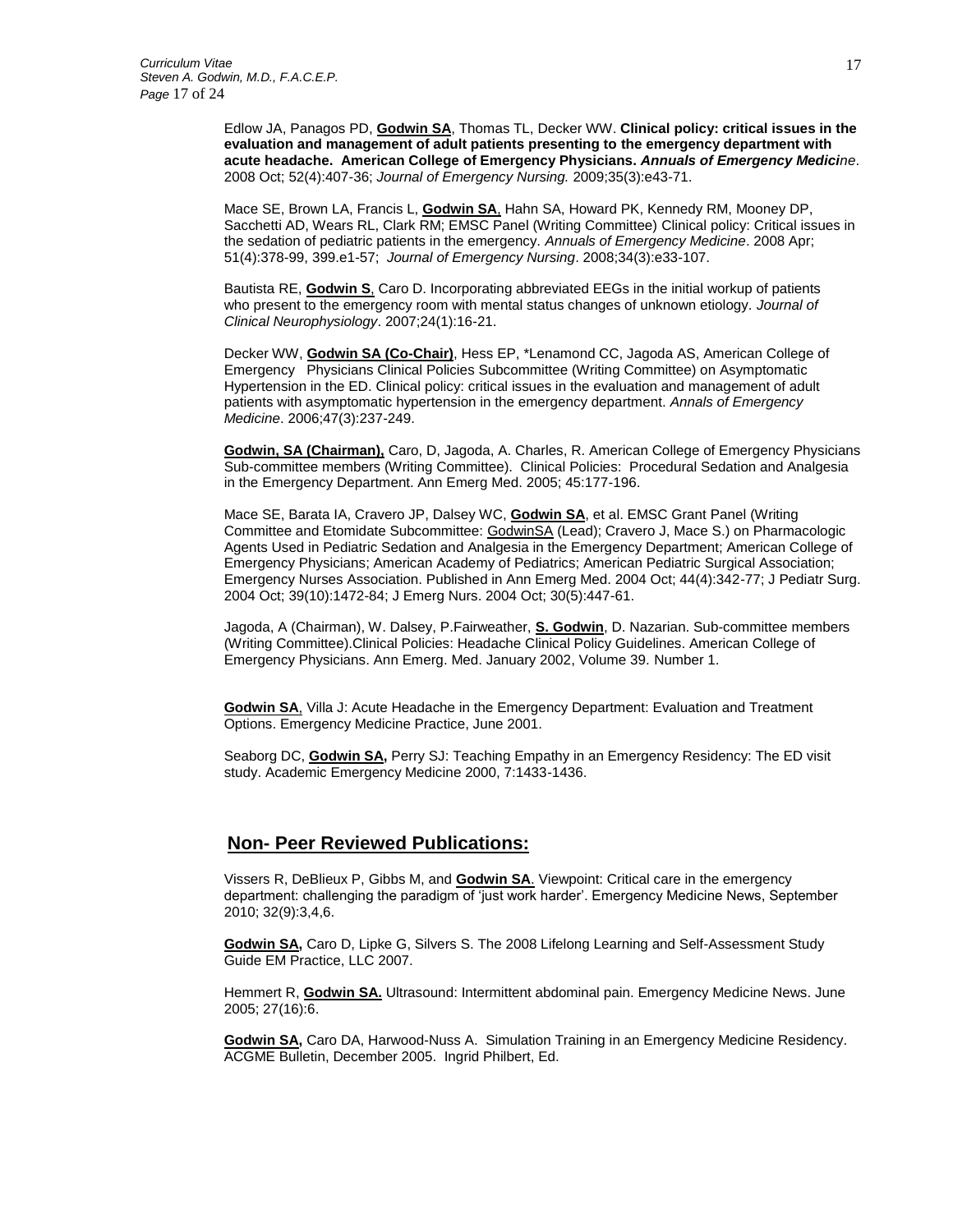**Godwin SA:** American College of Emergency Physicians. Verification of Endotracheal Tube, (Policy #400307,Approved October 2001)

[http://www.acep.org/webportal/PracticeResources/Templates/Default\\_Primary.aspx?NRMO](http://www.acep.org/webportal/PracticeResources/Templates/Default_Primary.aspx?NRMO) DE+Published&NRORIGINALURL+%fwebportal%2fPracticeResources%2fPolicyStatem Ents%2fPracticeManagement%2fVerificationofEndotrachealTubePlacement%2ehtm&NRN ODEGUID=%7b6107D0B-4DEB-479B-81F2

02BE6FEB2244%7d&NRCACHEHINT=NoModifyGuest (Electronic citation no pagination)

**Godwin SA**: Introduction to Emergency Ultrasound: A Review of Justifications, Indications and Significant Findings. Jacksonville Medical Journal 1999; 50(3): 104-109.

**Godwin, SA:** What are the Pros and Cons of the use of Etomidate for Procedural Sedation? Is it truly conscious Sedation? What is the incidence of Side Effects? [http://www.mdchoice.com/em/experts/answer6b,asp \(Electronic](http://www.mdchoice.com/em/experts/answer6b,asp%20%20(Electronic) citation no pagination)

### **Abstracts:**

Okuda Y, **Godwin SA**,\*Westenbarger R, Shen B. "Sim Wars": A New Edge to Academic Residency AEM April 2009

Bobbett C, Perry S, **Godwin S**: A Direct Comparison of Etomidate and Midazolam During Procedural Sedation. AEM May 2004

Caro D, **Godwin S,** Kleiner D: The Effects of Personality and Learning Styles on Success in Residency (abstract) AEM May 2004

**Godwin SA**, Kleiner DM, Caro DA & Wears RL. The use of simulation to evaluate the airway management skills of a helicopter flight crew. AEM May 2003

Kleiner DM, **Godwin SA** & Norton CE. The ability of physicians to perform endotracheal intubation with a football helmet, face mask and chin strap. Journal of Athletic Training, 38(2 suppl). 2003.

Kleiner DM, **Godwin SA** & Norton CE. Laryngeal mask airway (LMA) insertion and football equipment. Journal of Athletic Training, 38(2 suppl), 2003.

Wiley T, **Godwin, S:** The Efficacy of Oral Diltiazem after IV Bolus for Controlling Rapid Atrial Fibrillation and Flutter Academic Emergency Medicine Conference. May, 2000 (abstract).

Seaberg, D, **Godwin, S**, Perry, S.: Ed Visit Study. Academic Emergency Medicine, May 1999 (abstract).

Gilligan B, Burton A, Cortes P, **Godwin A,** Seaberg D: Application of the Ottawa Ankle Rule in Children: A Retrospective Analysis: Academic Emergency Medicine, May 1999 (abstract).

Gilligan B, Burton A, Cortes P, **Godwin A**, Seaberg D: Application of the Ottawa Ankle Rule in Children: A Retrospective Analysis: Pediatrics, Sept 99 (abstract).

#### **Miscellaneous:**

#### **Committee Refereed Publications:**

Publications as committee member for ACEP Clinical policies committee, as non-writing committee member general responsibilities for review and editing.

Fesmire FM, Brown MD, Espinosa JA, Shih RD, Silvers SM, Wolf SJ, Decker WW. American College of Emergency Physicians. Clinical policy: critical issues in the evaluation and management of adult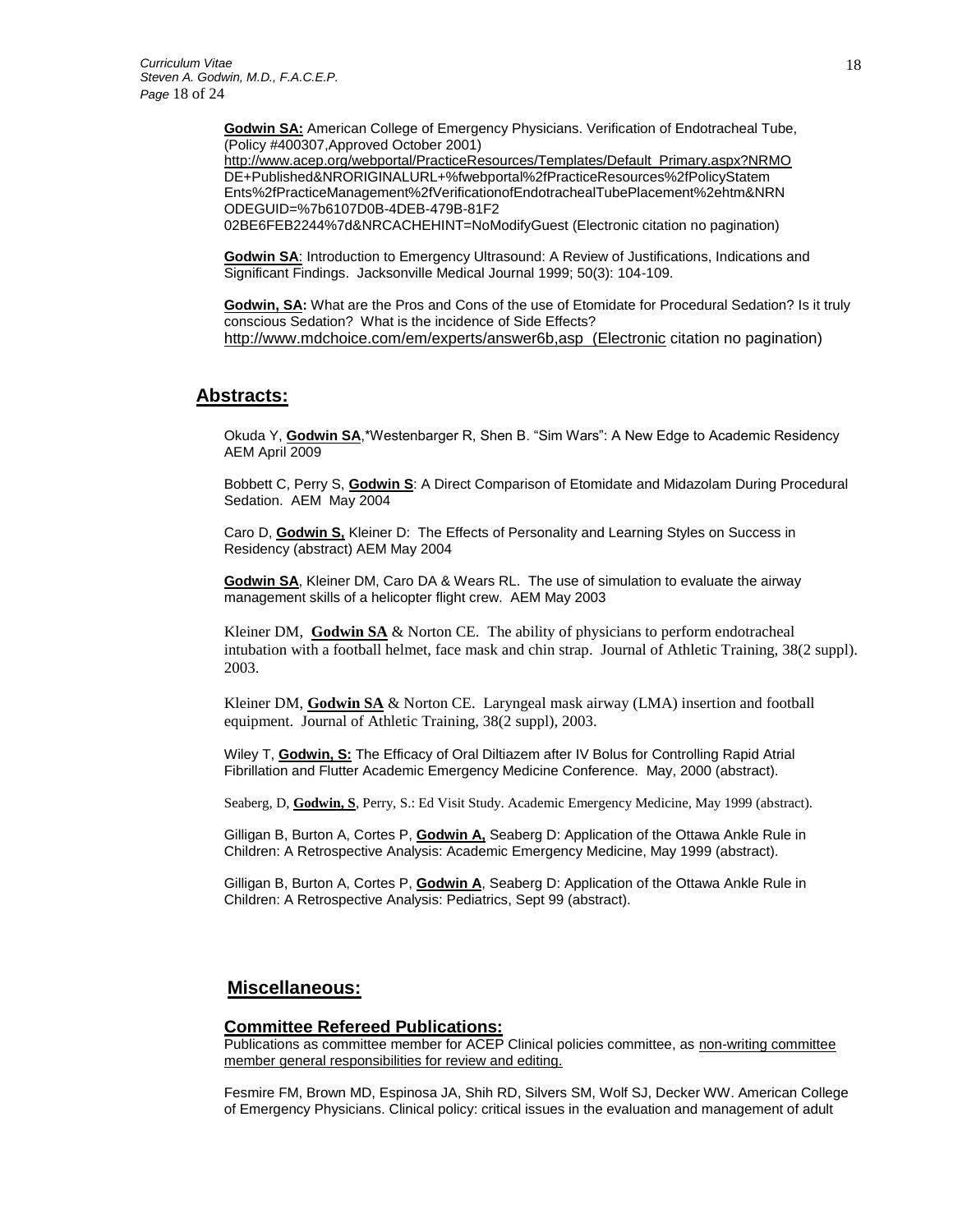patients presenting to the emergency department with suspected pulmonary embolism. *Annals of Emergency Medicine*. June 2011;57:628-652. (Supported by the Emergency Nurses Association, March 17, 2011.)

Diercks DB, Mehrotra A, Nazarian DJ, Promes SB, Decker WW, Fesmire FM. American College of Emergency Physicians. Clinical policy: critical issues in the evaluation of adult patients presenting to the emergency department with acute blunt abdominal trauma. *Annals of Emergency Medicine*. April 2011;57:387-404. (Supported by the Emergency Nurses Association, February 16, 2011.)

Howell JM, Eddy OL, Lukens TW, Thiessen MEW, Weingart SD, Decker WW. American College of Emergency Physicians. Clinical policy: critical issues in the evaluation and management of emergency department patients with suspected appendicitis. *Annals of Emergency Medicine*. January 2010;55:71- 116. (Supported by the Emergency Nurses Association, November 3, 2009.)

Nazarian DJ, Eddy OL, Lukens TW, Weingart SD, Decker WW. American College of Emergency Physicians. Clinical policy: critical issues in the management of adult patients presenting to the emergency department with community-acquired pneumonia. *Annals of Emergency Medicine*. November 2009;54:704-731. (Supported by the Emergency Nurses Association, July 21, 2009.)

Silvers SM, Howell JM, Kosowsky JM, Rokos IC, Jagoda AS. ACEP Clinical Policies Subcommittee (Writing Committee) on Acute Heart Failure Syndromes. Clinical policy: critical issues in the evaluation and management of adult patients presenting to the emergency department with acute heart failure syndromes. *Annals of Emergency Medicine*. May 2007; 49:627-669. Supported by the Emergency Nurses Association.

Wolf SJ, Lavonas EJ, Sloan EP, Jagoda AS. American College of Emergency Physicians Clinical Policies Subcommittee (Writing Committee) on Acute Carbon Monoxide Poisoning. Clinical policy: critical issues in the management of adult patients presenting to the emergency department with acute carbon monoxide poisoning. *Annals of Emergency Medicine*. February 2008;51:138-152. (Supported by the Emergency Nurses Association, December 9, 2007.)

Wolf SJ, Heard K, Sloan EP, Jagoda AS. American College of Emergency Physicians Clinical Policies Subcommittee (Writing Committee) on Acetaminophen Overdose. Clinical policy: critical issues in the management of patients presenting to the emergency department with acetaminophen overdose. *Ann Emerg Med*. September 2007;50:292-313. (Supported by the Emergency Nurses Association, July 22, 2007.)

Huff JS, Decker WW, Quinn JV, Perron AD, Napoli AM, Peeters S, Jagoda AS. American College of Emergency Physicians Clinical Policies Subcommittee (Writing Committee) on Syncope. Clinical policy: critical issues in the evaluation and management of adult patients presenting to the emergency department with syncope. *Annals of Emergency Medicine*. April 2007; 49:431-444. Supported by the Emergency Nurses Association.

Fesmire FM, Brady WJ, Hahn S, Decker WW, Diercks DB, Ghaemmaghami CA, Nazarian D, Jagoda AS. ACEP Clinical Policies Subcommittee (Writing Committee) on Reperfusion Therapy in Emergency Department Patients with Suspected AMI. Clinical policy: indications for reperfusion therapy in emergency department patients with suspected AMI. Ann Emerg Med. October 2006; 48:358-383.

Fesmire FM, Decker WW, Diercks DB, Ghaemmaghami CA, Nazarian D, Brady WJ, Hahn S, Jagoda AS. ACEP Clinical Policies Subcommittee (Writing Committee) on Non–ST-Segment Elevation Acute Coronary Syndromes. Clinical policy: critical issues in the evaluation and management of adult patients with non–ST-segment elevation acute coronary syndromes. Ann Emerg Med. September 2006; 48:270-301.

Lukens TW, Wolf SJ, Edlow JA, Shahabuddin S, Allen MH, Currier GW, Jagoda AS. ACEP Clinical Policies Subcommittee (Writing Committee). Clinical policy: critical issues in the diagnosis and management of the adult psychiatric patient in the emergency department. Ann Emerg Med. January 2006; 47:79-99. Endorsed by the American Association for Emergency Psychiatry.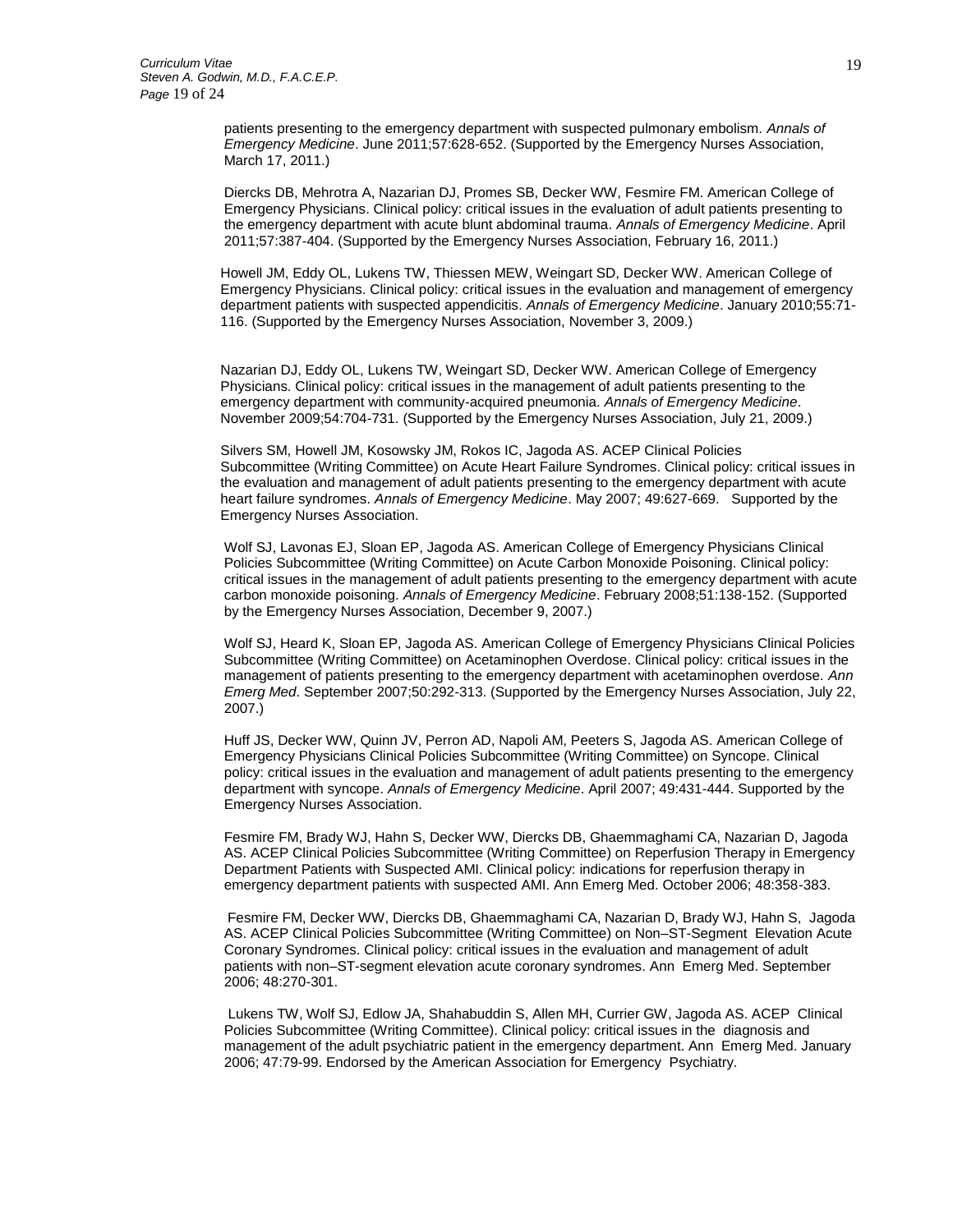Fesmire, F., Kline, J., Wolf, S., Godwin, S., et al. Clinical Policy: Critical Issues in the Initial Evaluation and Management of adult patients presenting with suspected pulmonary Embolism. Ann. Emerg. Med. February 2003: 41, 257-259

Cantrill, S., Dalsey W., Jagoda, A., Godwin, S., et al. Clinical Policy: Critical Issues in the Initial Evaluation and Management of Patients Presenting to the Emergency Department in Early Pregnancy. Ann. Emerg. Med. January 2002, Volume 41, Number 1

Karas Jr., Stephen, Lukens, Thomas, Cantrill, S., Godwin, S., et al. Clinical Policy: Management and Risk Stratification of Community-Aquired Pneumonia in Adults in the Emergency Department. American College of Emergency Physicians .Annals of Emergency Medicine, July 2001; 38: 107-113.

Cantrill, S., Dalsey, W., Campbell, M., Godwin, S., et al. Clinical Policy: Critical Issues in the Evaluation and Management of Patients Presenting with Syncope. American College of Emergency Physicians. Ann. Emerg. Med. June 2001; 37:771-776

#### *Oral Presentations*

Haan CK, **Godwin SA**,. Patient safety training in GME: study of alternative simulation methodologies. GRA 2011 Spring Meeting-small group session. Cleveland, OH. May 2, 2011

**Godwin SA**, Caro DA, Wears RL & Kleiner DM. The validation of simulation to evaluate flight crew members' airway management skills. Proceedings of the Southeastern Regional Meeting of the Society for Academic Emergency Medicine, 2003.

**Godwin, SA**, Kleiner DM & Norton CE. Laryngeal mask airway (LMA) insertion and football equipment. Proceedings of the Southeastern Regional Meeting of the Society for Academic Emergency Medicine, Atlantic Beach, 2003.

Wiley T, **Godwin, S**: The Efficacy of Oral Diltiazem after IV Bolus for Controlling Rapid Atrial Fibrillation and Flutter. 2000 Southeastern Academic Emergency Medicine Conference. March, 2000 New Orleans.

Wears R, Eisnor D, **Godwin S,** Gregg A, Seaberg D: Patient Satisfaction Survey: Where are the Methods?. 1999 Southeastern Academic Emergency Medicine Conference, Atlanta, GA.

Gilligan B, Burton A, Cortes P, **Godwin A,** Seaberg D: Application of the Ottawa Ankle Rule in Children: A retrospective Analysis: 1999 Southeastern Academic Emergency Medicine Conference, Atlanta, GA.

#### *Poster Presentations*

Lenhart B, **Godwin SA**, Sabato J, Wears RL, Gerdick c, Kalynych C, Effect of a rapid response team Utilizing proactive rounding in reducing hospital mortality. UF Research Day. Jacksonville, FL. May 20,2010

Okuda Y, **Godwin SA**, Westenbarger R, Shen B. "Sim Wars": A New Edge to Academic Residency Competitions. Academic Emergency Medicine Conference, Chicago 2008

**Godwin S**, Haan C, Kalynych C. The Effects on Physician Documentation and Attitudes Following Implementation of a Mandatory Simulation Based Moderate Sedation Course. UF Medical Education Week, Gainesville, FL and Jacksonville, FL April 2008

Haan CK, Caro DA, **Godwin SA,** Blind F, Staplefeldt W. Role of simulation when JCAHO comes to call at your hospital. University of Florida Resident Research Day 2007

Bautista RE, **Godwin S**, Caro D. Incorporating abbreviated EEGs in the initial workup of patients who present to the emergency room with mental status changes of unknown etiology. University of Florida Resident Research Day 2007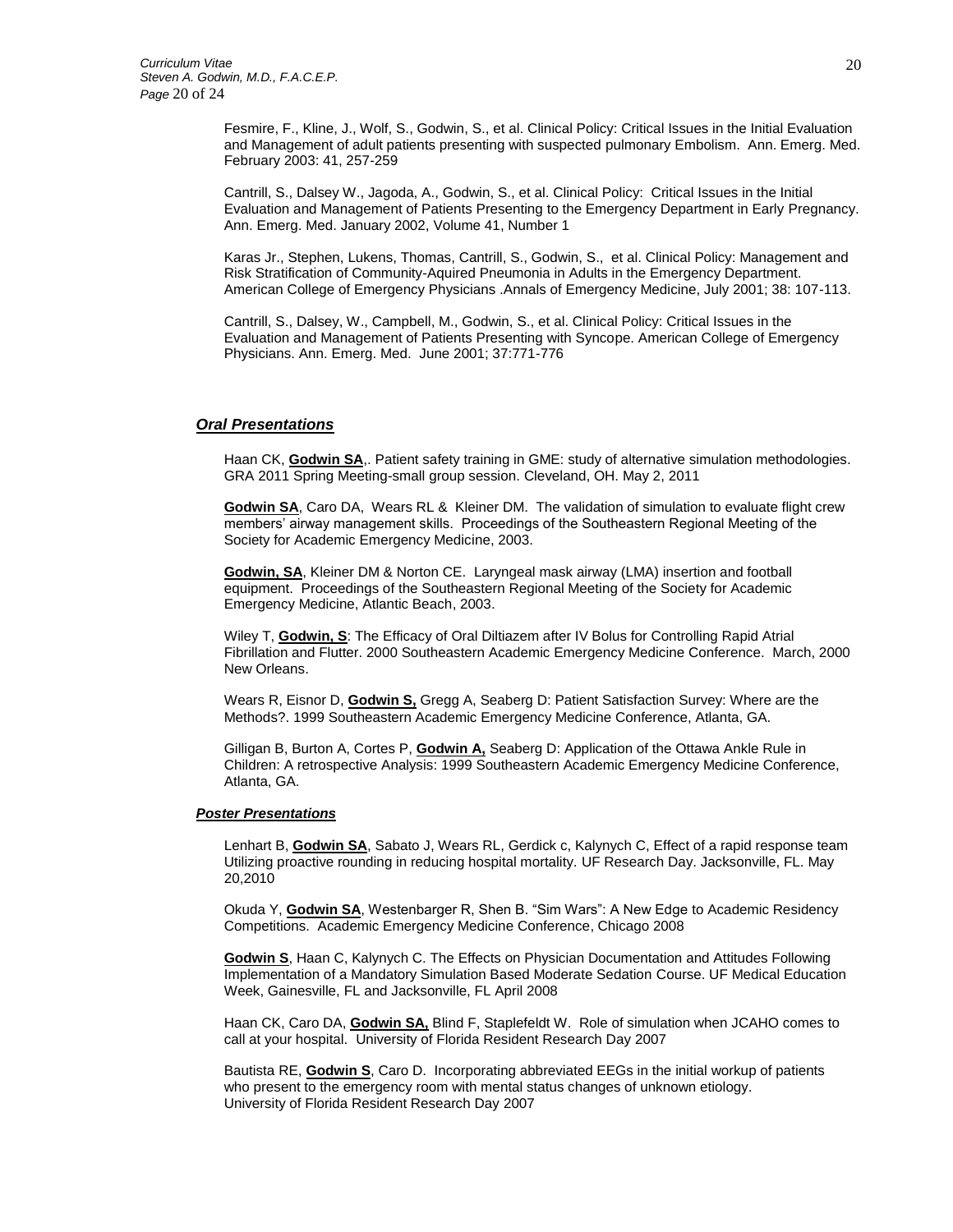Bobbett C, Perry S, **Godwin S**: A Direct Comparison of Etomidate and Midazolam During Procedural Sedation. Proceedings of the Annual Meeting of the Society for Academic Emergency Medicine, Orlando, FL, May 2004

Caro D, **Godwin S**, Kleiner D: The Effects of Personality and Learning Styles on Success in Residency. Proceedings of the Southeastern Regional Meeting of the Society for Academic Emergency Medicine, Chapel Hill, NC, March 2004

**Godwin SA**, Caro DA, Wears RL, Kleiner DM. The validation of simulation to evaluate flight crew members' airway management skills. Academic Emergency Medicine, Boston, May 2003.

**S.A. Godwin**, D.M. Kleiner & C.E. Norton. The ability of physicians to perform endotracheal intubation with a football helmet, face mask and chin strap. Proceedings of the Southeastern Regional Meeting of the Society for Academic Emergency Medicine, 2003.

**Godwin SA**, Friedes L, Caro D, Jenkins F: Suction style: a prototype adjunct for the difficult airway. 2001 Southeastern Academic Emergency Medicine Conference. April, Jacksonville.

Wiley, T, **Godwin, S:** The Efficacy of Oral Diltiazem after IV Bolus for Controlling Rapid Atrial Fibrillation and Flutter. 2000 Research Day University of Florida. March Gainesville, FL.

Wiley, T, **Godwin, S:** The Efficacy of Oral Diltiazem after IV Bolus for Controlling Rapid Atrial Fibrillation and Flutter. 2000 Academic Emergency Medicine Conference. May, San Francisco.

Seaberg, D, **Godwin, S,** Perry, S. Ed Visit Study. 1999 Academic Emergency Medicine Conference May, Boston Mass.

Gilligan B, Burton A, Cortes P, **Godwin A,** Seaberg D: Application of the Ottawa Ankle Rule in Children: A retrospective Analysis: 1999 Academic Emergency Medicine Conference, May, Boston Mass.

### **State or National Committee/Service**

#### *Society of Academic Emergency Medicine*

|                                                 | 2003 Southeastern Regional Conference<br>Co-Director, Jacksonville, Florida                               | April 2003                |
|-------------------------------------------------|-----------------------------------------------------------------------------------------------------------|---------------------------|
|                                                 | 2002 Southeastern Regional Conference<br>Director, Jacksonville, Florida                                  | March 2002                |
|                                                 | <b>Planning/Steering Committee</b><br>Southeastern Regional Annual Conference                             | March 2000 to Present     |
|                                                 | Judge: Oral and Poster Presentations at<br>Southeastern Regional Annual Conference,<br>New Orleans        | March 2000 and March 2001 |
|                                                 | 1999 Southeastern Regional Conference;<br>Panel Member: How to Develop a Research<br>Project, New Orleans | March 2000                |
|                                                 | Consultant Journal Reviewer, Academic<br><b>Emergency Medicine</b>                                        | January 1999 to Present   |
| <b>American College of Emergency Physicians</b> |                                                                                                           |                           |
|                                                 | <b>ACEP Clinical Policy Sub-Committee</b>                                                                 | April 2007 to present     |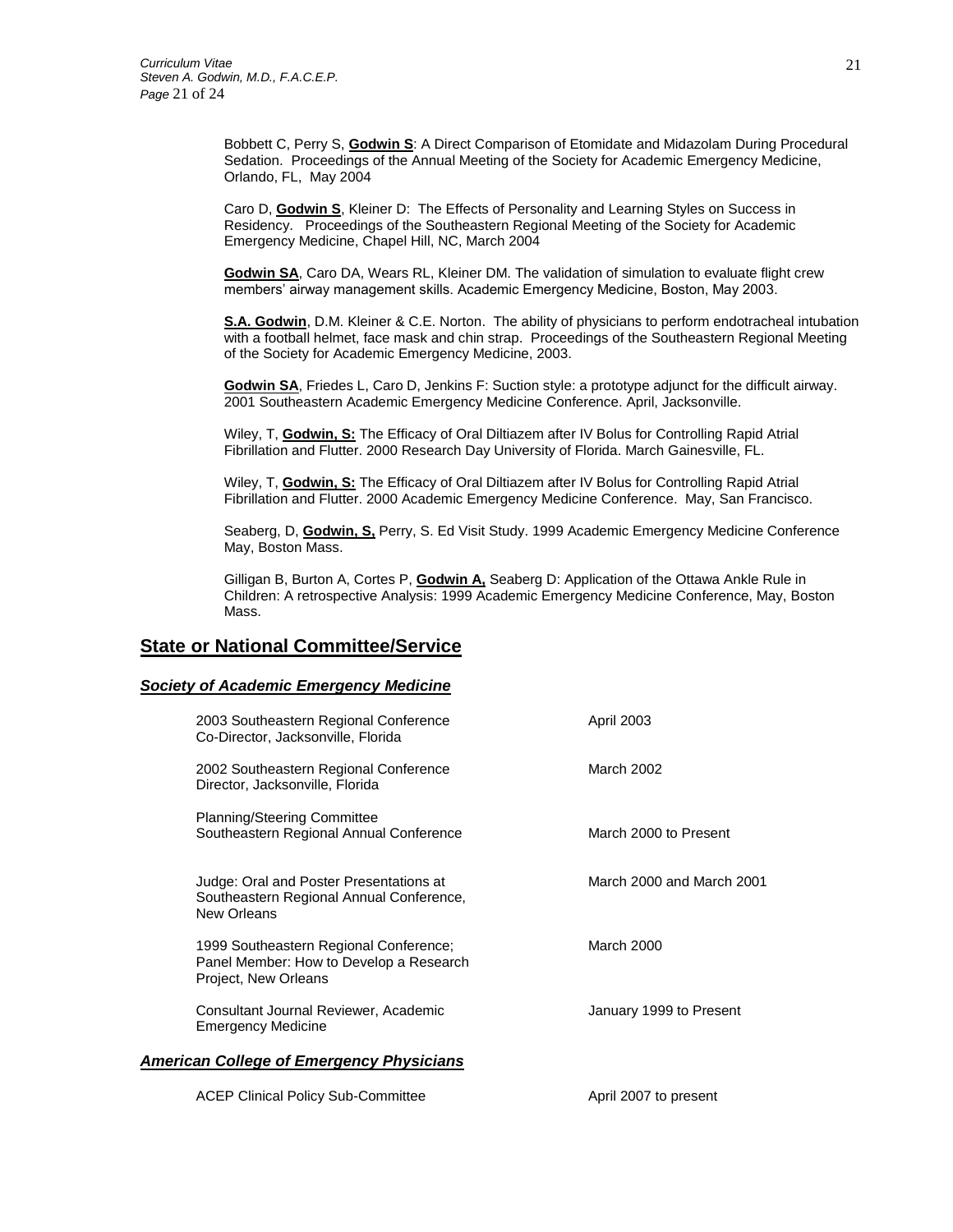Chairman

Pediatric Fever Clinical Policy Revision Chair

| <b>EMSC Grant Panel on Pediatric Sedation and</b><br>Analgesia in the Emergency Department Sedation<br>Task Force II; ACEP Representative<br>Lead author for "Fasting Guidelines" | January 2006 to present                                         |
|-----------------------------------------------------------------------------------------------------------------------------------------------------------------------------------|-----------------------------------------------------------------|
| <b>ACEP Clinical Policy Sub-Committee</b><br>Acute Headache Management<br><b>Clinical Policy Revision</b>                                                                         | November 2005 to present                                        |
| <b>ACEP Clinical Policy Sub-Committee</b><br>Hypertension<br><b>Clinical Policy Revision</b><br>Co-Chair                                                                          | August 2003 to 2005                                             |
| <b>EMSC Grant Panel on Pediatric Sedation and</b><br>Analgesia in the Emergency Department Sedation<br>Task Force; ACEP Representative<br>Lead author for "Etomidate"             | January 2002 to April 2004                                      |
| <b>ACEP Clinical Policy Sub-Committee</b><br>Sedation and Analgesia<br><b>Clinical Policy Revision</b><br>Chair                                                                   | January 2002 to present                                         |
| <b>ACEP Clinical Policy Committee Member</b>                                                                                                                                      | November 2000 to present                                        |
| ACEP Clinical Policy Headache Sub-Committee                                                                                                                                       | July 1999 to November 1999                                      |
| Florida ACEP Education Committee Member                                                                                                                                           | July 1998 to present                                            |
| <b>Editorial Boards</b>                                                                                                                                                           |                                                                 |
| <b>Emergency Medicine Practice</b><br>Articles reviewed:<br>Pain Management in the ED<br><b>Emergency Hypertensive Management</b><br>Wound Management                             | March 2005 to Present<br>2006<br>July<br>May 2005<br>March 2005 |
| <b>Hospital Committees</b>                                                                                                                                                        |                                                                 |
| University of Florida Health Science Center/<br>Jacksonville                                                                                                                      |                                                                 |
| <b>UFHSC/Jax Board of Directors</b>                                                                                                                                               | October 2008 to present                                         |
| <b>Shands Medical Center Executive Medical Staff</b><br>Committee                                                                                                                 | March 2008 to present                                           |
| UFHSC/Jax Executive Committee                                                                                                                                                     | February 2008 to present                                        |
| UFHSC/Jax GME Internal Review<br>Sub-Committee                                                                                                                                    | November 2000 to present                                        |
| <b>Shands Hospital Resuscitation Committee</b>                                                                                                                                    | May 1999 to present                                             |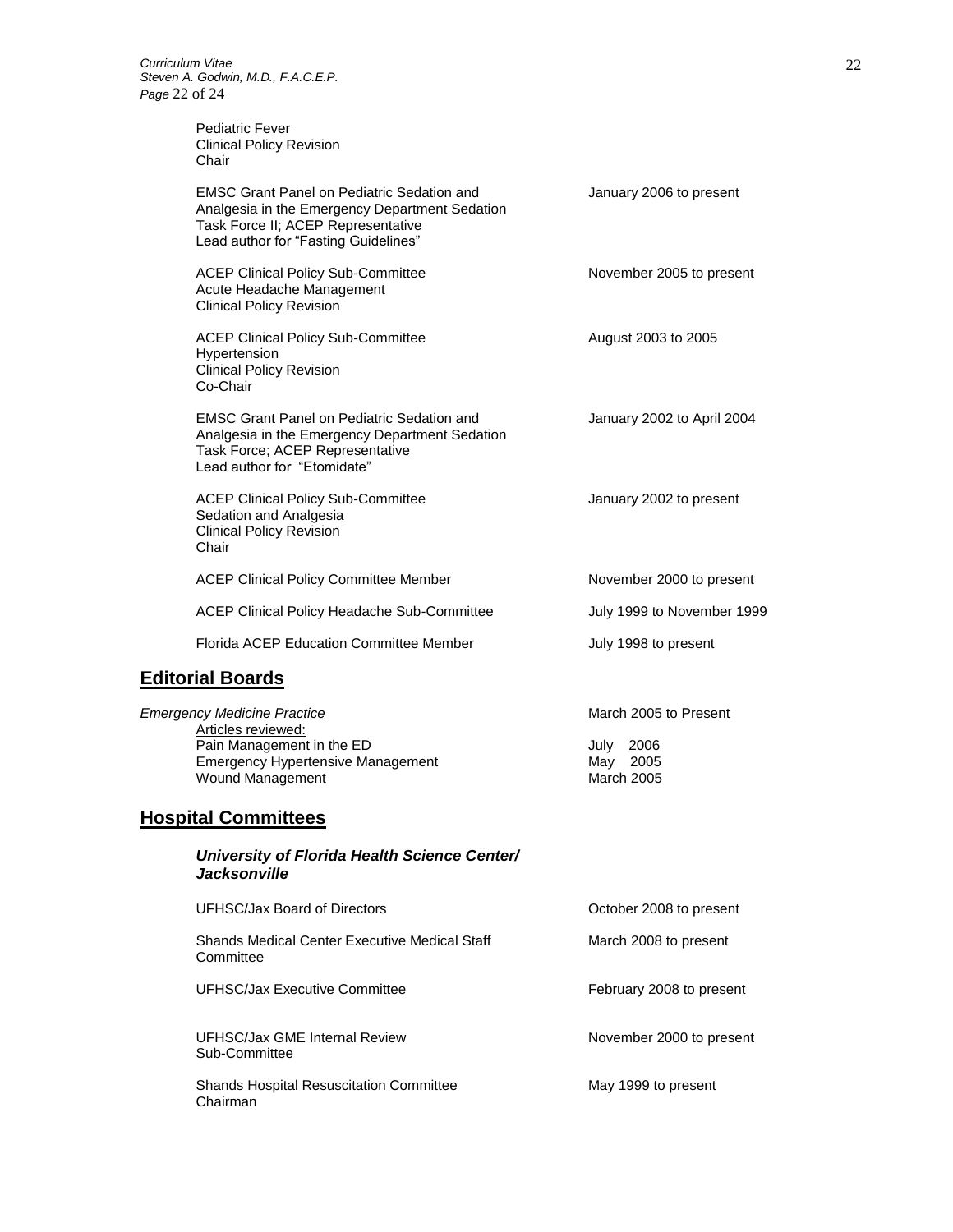| <b>UFHSC/Jax Emergency Department Outcomes</b><br><b>Research Committee</b>     | August 1997 to present      |  |
|---------------------------------------------------------------------------------|-----------------------------|--|
| <b>Emergency Department Quality Assurance</b>                                   | May 1996 to present         |  |
| <b>Emergency Department Medical Education</b><br>Committee                      | August 1997 to present      |  |
| <b>Shands Hospital Resuscitation Committee</b>                                  | August 1997 to present      |  |
| Joint-Clerkship Directors Committee                                             | August 1997 to October 2000 |  |
| University Hospital Task Force on<br><b>Emergency Department Admissions</b>     | February 1998 to April 1998 |  |
| <b>Emergency Medicine Residency Executive</b><br>Committee                      | May 1996 to June 1997       |  |
| University Hospital Resident's Executive<br>Committee-Co-Chairman               | May 1996 to June 1997       |  |
| University Hospital Executive Medical Staff<br><b>Committee-Resident Member</b> | August 1996 to June 1997    |  |
| University Hospital Committee on Death<br>Certification                         | August 1997                 |  |
| <b>Emergency Department Re-engineering</b><br>Committee                         | November 1996 to June 1997  |  |
| University Hospital Quality Management                                          | January 1997 to June 1997   |  |
| Hospital's Code of Conduct Committee                                            | May 1996                    |  |
| Shands Hospital Credentials Committee                                           | September 1997 to present   |  |
| University Hospital Medical Staff Executive<br>Committee                        | Jan 1999 to December 1999   |  |
| Department of Emergency Medicine<br>Division Head                               | May 2000 to present         |  |
| UFHSC/Jax Graduate Medical Education<br>(GME)Committee                          | May 1, 2000 to present      |  |
| <b>Disaster and Specialized Medicine Activities</b>                             |                             |  |
| Disaster Medical Assistance Team member                                         | July 2004 to present        |  |
|                                                                                 |                             |  |

Deployments: *Medical Director* September 16-24, 2004 Hurricane Ivan Pensacola, Fl.

2005 Super Bowl Medical Team February 6, 2005 Jacksonville, Florida